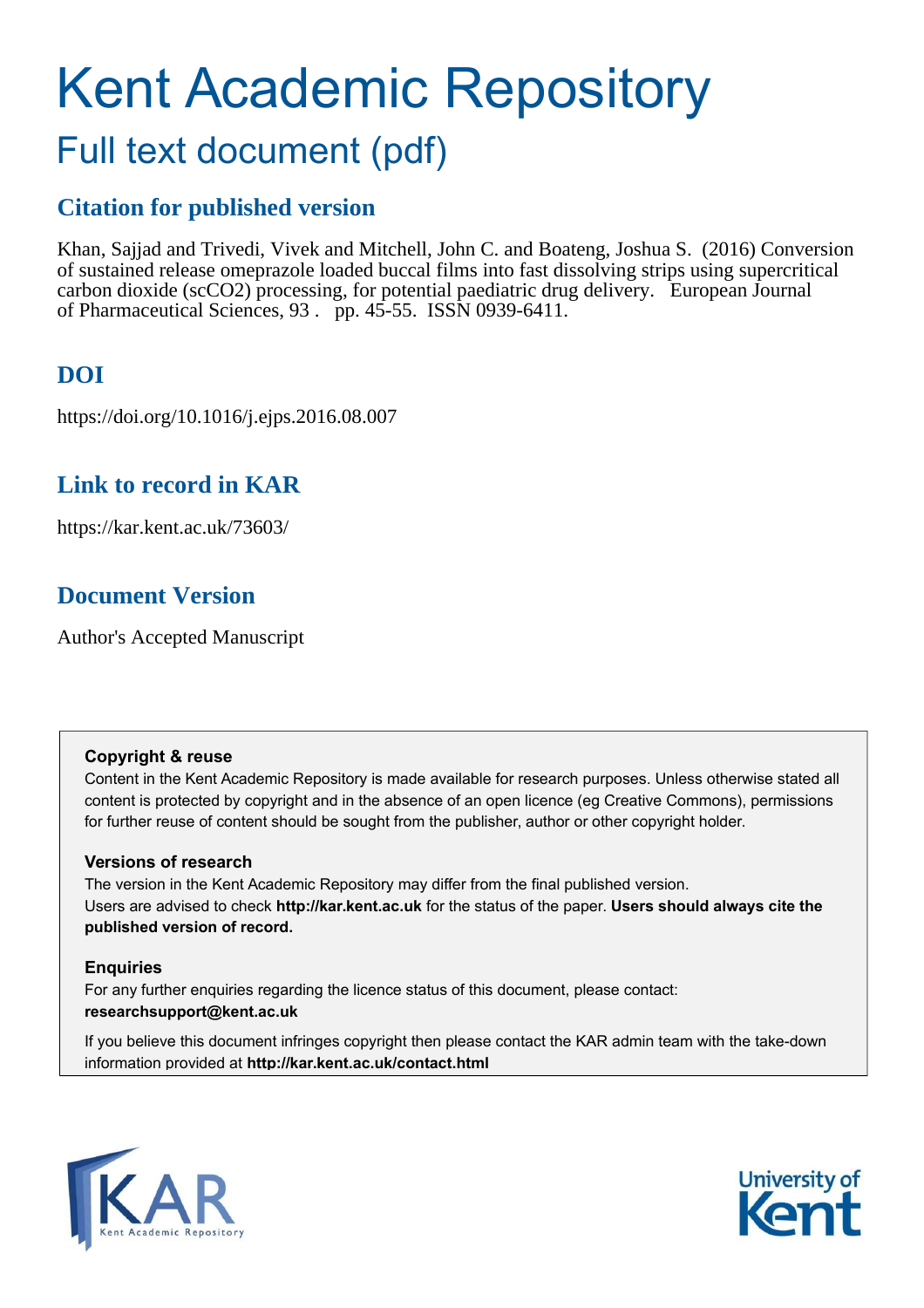## **Conversion of sustained release omeprazole loaded buccal films into fast dissolving strips using supercritical carbon dioxide (scCO2) processing, for potential paediatric drug delivery**

**Sajjad Khan**1#**, Vivek Trivedi**<sup>1</sup> **, John Mitchell**<sup>1</sup> **, Joshua S. Boateng**1\*#

<sup>1</sup>Department of Pharmaceutical, Chemical & Environmental Sciences, Faculty of Engineering and Science, University of Greenwich at Medway, Central Avenue, Chatham Maritime, ME4 4TB, Kent, UK

#### **\* Correspondence:**

Dr Joshua Boateng [\(j.s.boateng@gre.ac.uk;](mailto:j.s.boateng@gre.ac.uk) joshboat40@gmail.com)

Dr Vivek Trivedi [\(V.Trivedi@gre.ac.uk\)](mailto:V.Trivedi@gre.ac.uk)

**#** These authors have made equal contributions to this article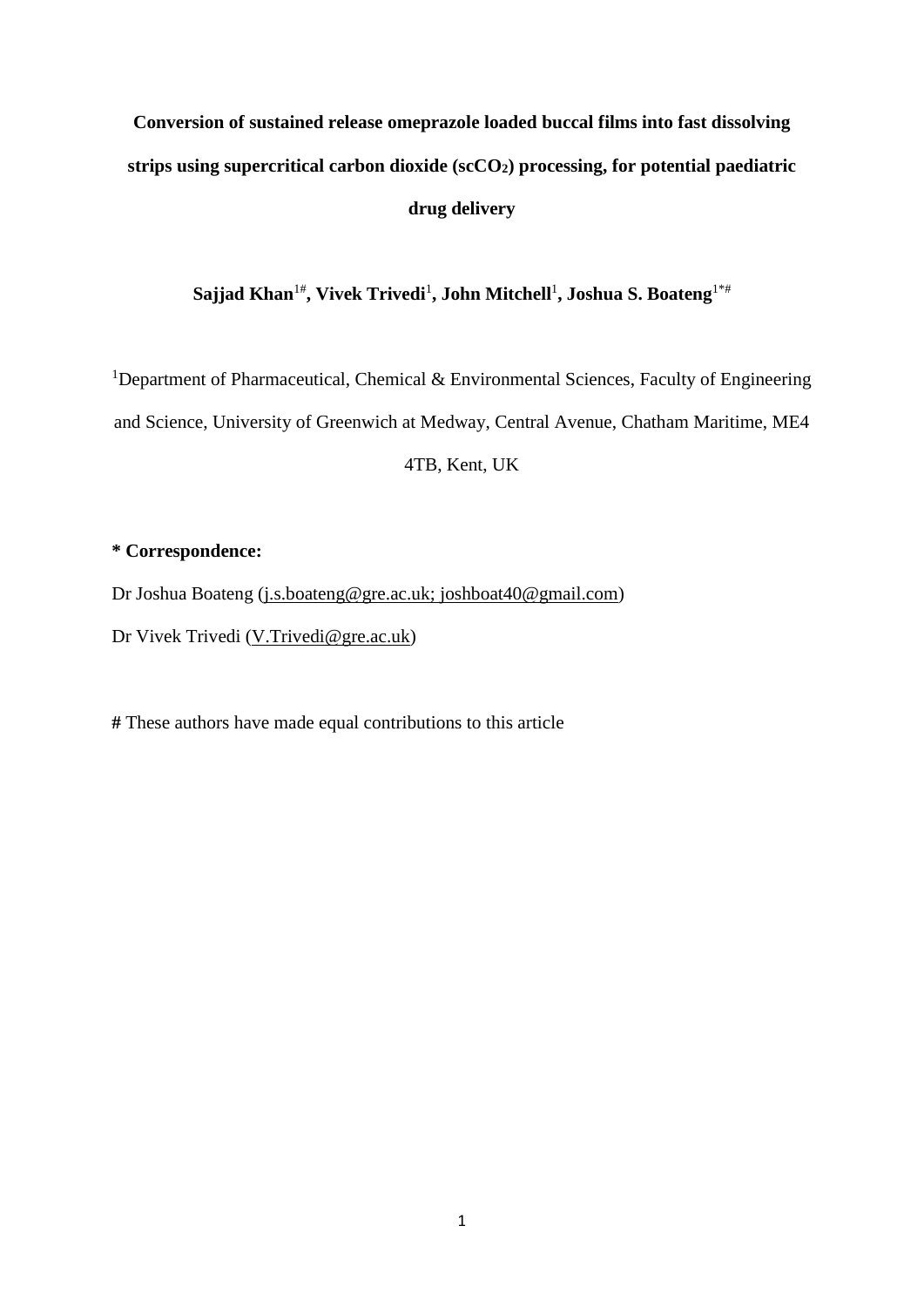#### **ABSTRACT**

This study involves the development of thin oral solvent cast films for the potential delivery of the proton pump inhibitor, omeprazole (OME) via the buccal mucosa for paediatric patients. OME containing films were prepared from ethanolic gels (1% w/w) of metolose (MET) with polyethylene glycol (PEG 400) (0.5% w/w) as plasticiser, and L-arg (0.2% w/w) as a stabilizer and dried in an oven at 40°C. The blank and drug loaded films were divided into two groups, one group was subjected to supercritical carbon dioxide ( $\sec{CO_2}$ ) treatment and the other group untreated. The untreated and  $\sec O_2$  treated films were then characterised using differential scanning calorimetry, thermogravimetric analysis, scanning electron microscopy, X-ray diffraction, Fourier transform infrared spectroscopy, hydration (swelling), mucoadhesion and in vitro drug dissolution studies. Treatment of the solvent cast films with  $\sec O_2$  caused significant changes to the functional and physical properties of the MET films. The original drug loaded MET films showed a sustained release of OME  $(1 hour)$ , whereas  $\text{scCO}_2$  treatment of the formulations resulted in fast dissolving films with more than 90% drug release within 15 minutes.

**Key Words:** Supercritical carbon dioxide, Omeprazole, Metolose, Buccal, Pediatric, fast dissolving film.

#### **Chemical compounds studied in this article**

L-arginine; Ethanol; Gelatine; Hydroxypropylmethylcellulose; Methylcellulose; Omeprazole; Polyethylene glycol; Sodium hydroxide.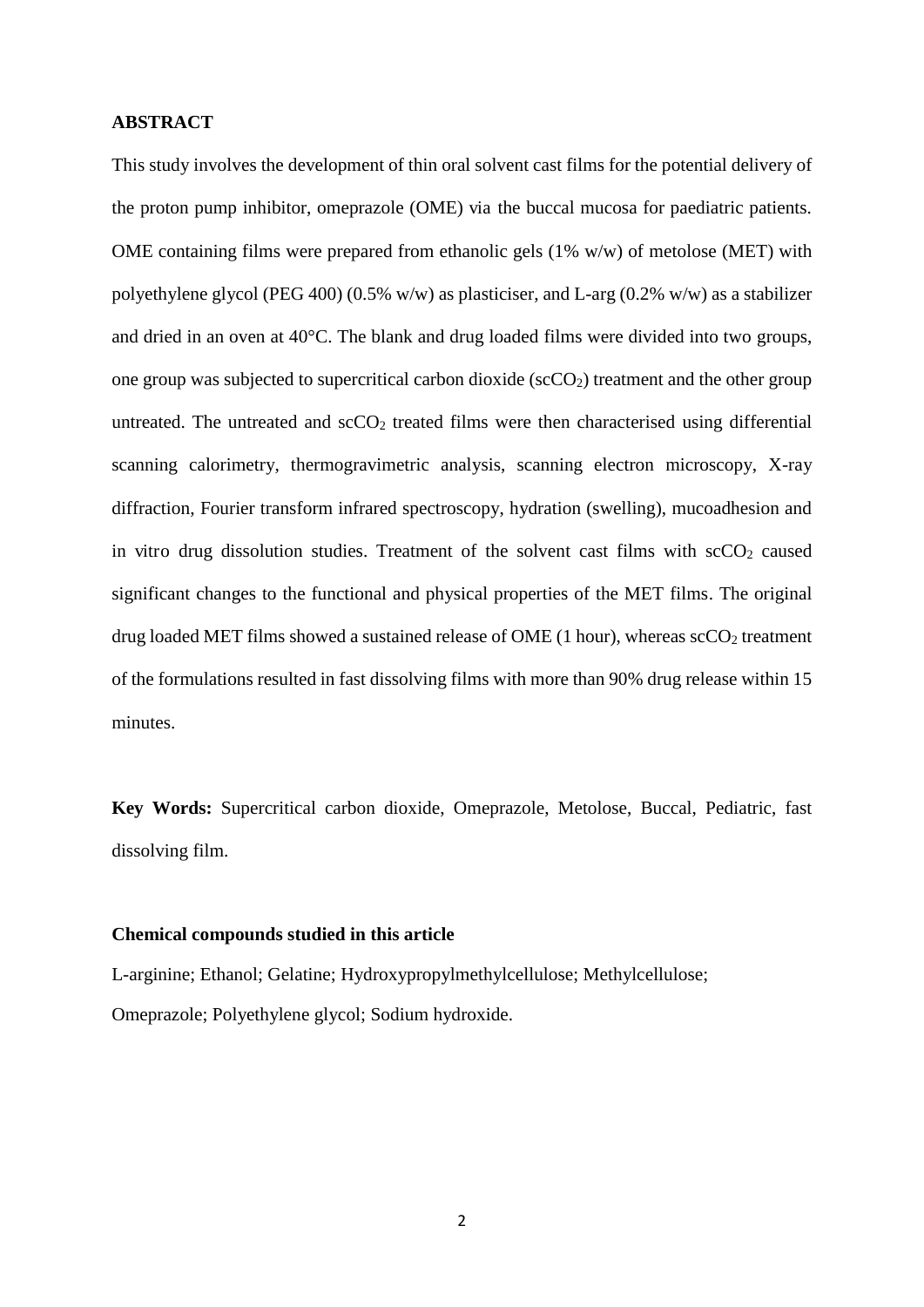#### **1 Introduction**

There has been a growing interest in the design and development of novel formulations that are age appropriate particularly for paediatric and geriatric patients with swallowing difficulties [Lopez et al., 2015]. Various formulations have been proposed to address this challenge including sublingual tablets, fast disintegrating tablets, buccal films and wafers. These have the advantage of being able to hydrate or dissolve in saliva to release the drug for absorption through the sublingual / buccal mucosa or more easily swallowed when compared to large volumes of liquids or whole tablets. Liu and co-workers in a review discussed the formulation factors affecting the acceptability of traditional oral medicines (e.g. tablets, capsules, liquids) in children including dysphagia (difficulty in swallowing) and flexibility of oral dosage forms. The review concluded that paediatric populations will benefit from novel formulations (including films) that overcome these challenge, such as getting the right formulation for the right age group, taste, smell and palatability. (Liu et al., 2014). In addition, these solid formulations are also suitable for drugs that are unstable in liquid or semi-solid dosage forms. Furthermore, buccal or sublingual absorption avoids gastric acid degradation and hepatic first pass metabolism, which allows administration of lower doses.

A good drug candidate for such application is the proton pump inhibitor omeprazole (5 methoxy-2-[[(4-methoxy-3, 5-dimethyl-2-pyridinyl) methyl] sulfinyl]-1H-benzimidazole) which is an inhibitor of gastric acid secretion. Omeprazole (OME) is an effective short-term treatment for gastric and duodenal ulcers and used in combination with antibiotics for eradication of Helicobacter pylori (Stroyer et al., 2006). Its stability in aqueous solution is entirely dependent on the initial pH and, it is rapidly degraded in acidic and neutral conditions but shows greater stability in alkaline medium. We have previously shown the potential of OME based buccal films for sustained delivery of via the buccal mucosa for paediatric administration (Khan et al., 2015) and demonstrated the release and permeation of the drug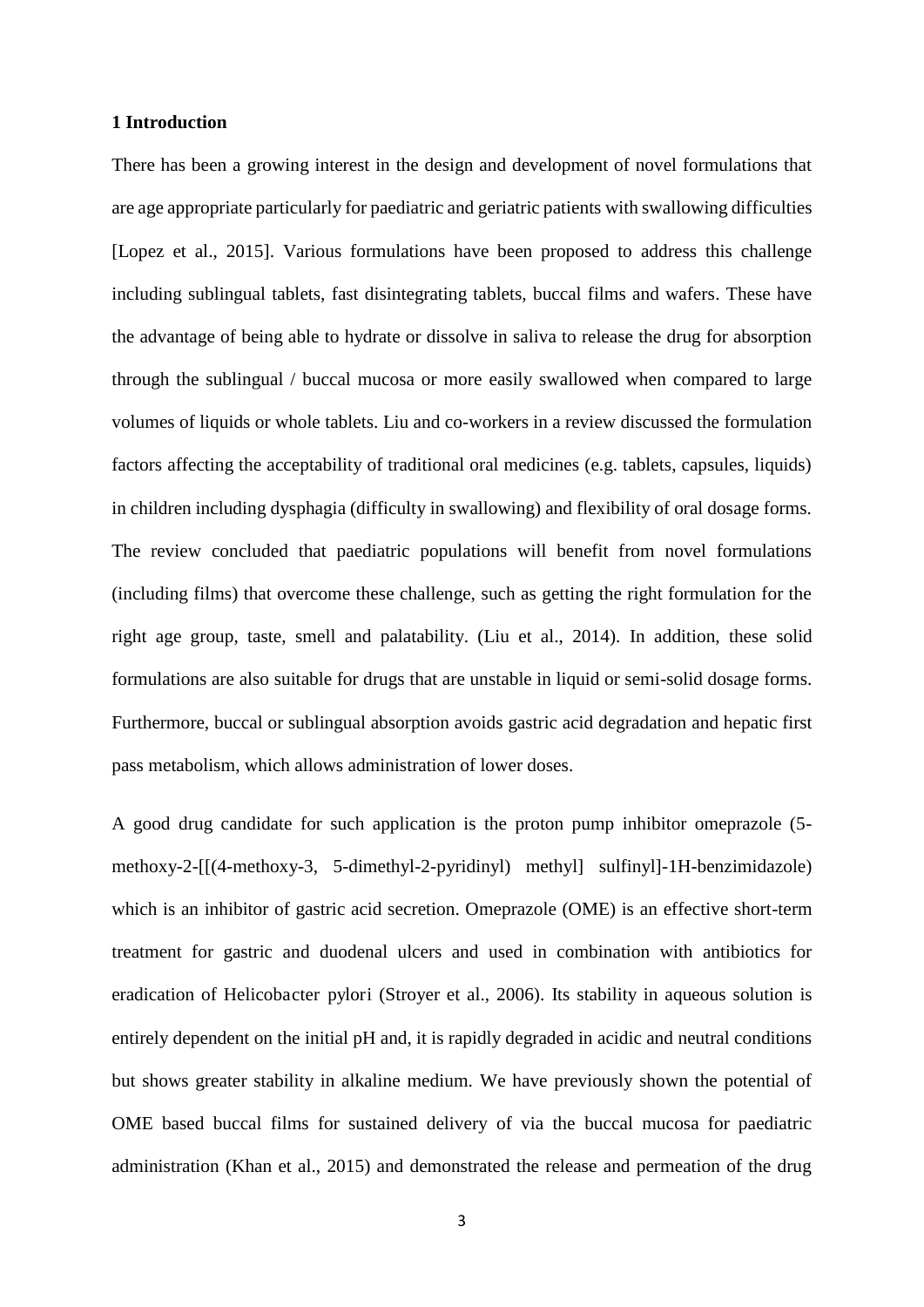across pig buccal membrane (Khan et al., 2016). However, though OME is well absorbed from the gastrointestinal tract its oral bioavailability in humans of about 50% which suggests first pass metabolism for this drug. Therefore oral mucosa (buccal / sublingual) absorption combined with residual GIT absorption could constitute a potential approach for improving its oral bioavailability whilst also improving compliance in patients with difficulty in swallowing. Choi and co-workers developed buccal adhesive tablets composed of sodium alginate, HPMC and croscarmellose sodium and loaded with OMEand investigated the buccal permeation of the drug across hamster cheeks. They showed that plasma concentration of OME increased reached a maximum of 370 ng/ml in 45 min after buccal administration with an absolute buccal bioavailability of omeprazole in hamsters of 13.76% (Choi et al., 2000). In another study, permeation of OME incorporated into different Cyclodextrins with and without L-arginine, through pig buccal mucosa was investigated (Figueiras et al., 2009). The showed that the amounts ( $\mu$ g) of drug permeating per cm<sup>2</sup>/hour (flux) increased when L-arginine was present, due to its stabilizing effect on the inclusion complex formed. The flux values they reported were OME (2.382 μg/cm<sup>2</sup>/h), OME\_ $\beta$ CD (2.685 μg/cm<sup>2</sup>/h), OME\_MBCD (3.455 μg/cm<sup>2</sup>/h), OME\_βCD + Arg (4.161 μg/cm<sup>2</sup>/h), OME\_MβCD + Arg (5.588 μg/cm<sup>2</sup>/h).

 Proton pump inhibitors (PPIs) such as OME block the hydrogen/potassium adenosine triphosphatase enzyme situated in the stomach wall thus inhibiting acid secretion, giving relief from ulcers of the oesophagus, stomach and duodenum and from gastro-oesophageal reflux disease (GERD). PPIs change their own chemical formula with the addition of  $H^+/K^+$  adenosine triphosphatase enzyme in the parietal cells, resulting in the formation of active chemical derivative by gaining a proton  $(H^+)$ , which increases the pH of the stomach and reduces acid secretion from the wall of the stomach. The new protonated chemical compound also possesses the ability to bind with the parietal cells in the stomach wall, thus reducing further acid secretion (Chapman et al., 2011). Therefore systemic action following administration and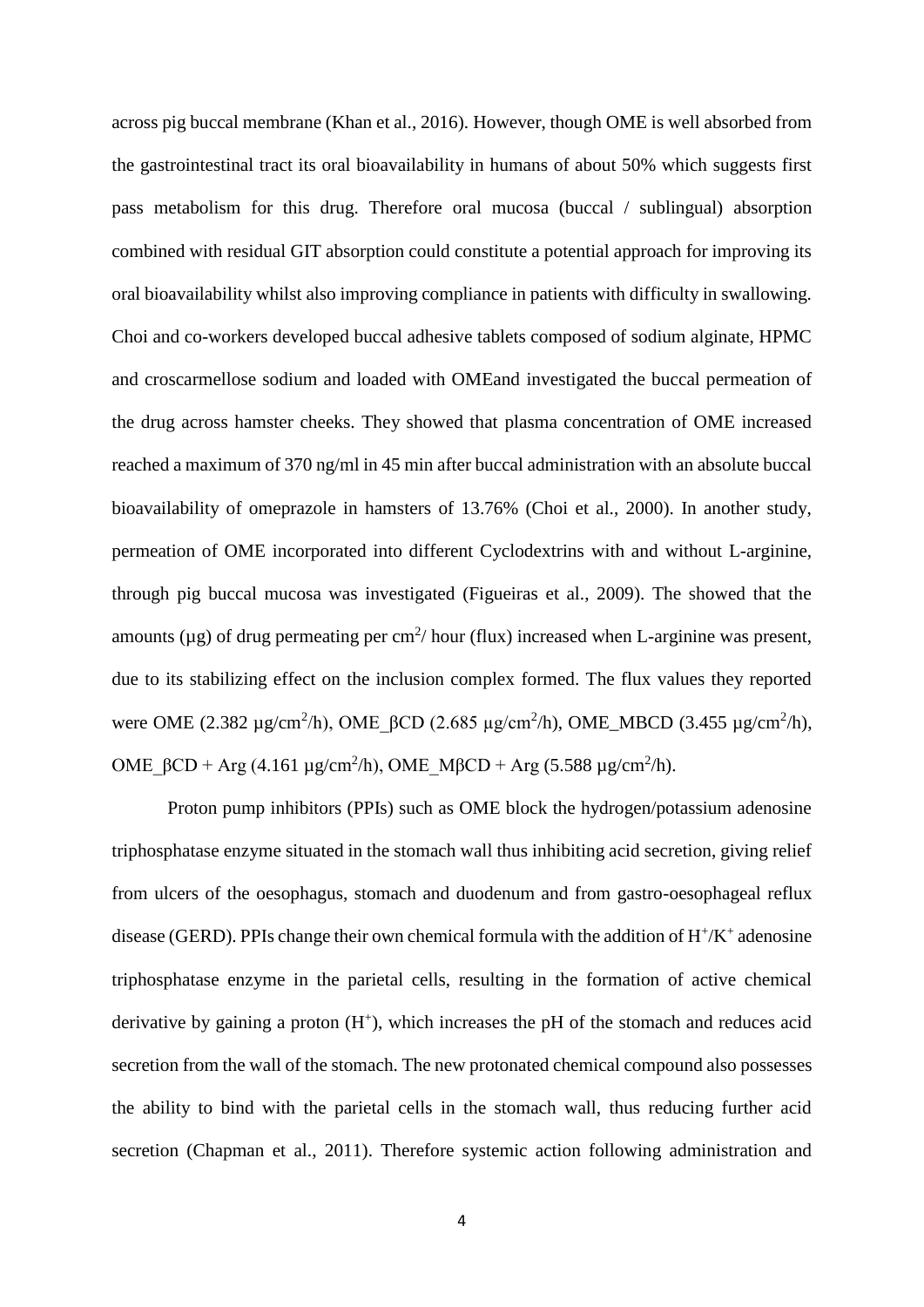absorption across alternative routes such as oral mucosa membranes is possible using appropriate formulations. For example, Widder and co-workers patented unidirectional films and tablets for the delivery of proton pump inhibitor across the oral mucosa (Widder et al., 2004). Mansuri and co in their review, reported that buccal mucoadhesive formulations are potential means delivering PPIs as a means of avoiding degradation in the gastrointestinal tract when administered orally (Mansuri et al., 2016).

In recent years, the application of supercritical fluid technology in formulation development has shown tremendous success in the field of drug delivery (Bruner, 2010; Tabernero et al., 2012). A supercritical fluid (SCF) can be defined as a substance above its critical pressure  $(P_c)$  and temperature  $(T_c)$  where it exists as a single phase and possesses properties of both liquids and gases (Knez et al, 2015). The liquid-like density of SCF provides solvent power similar to a light hydrocarbon and its gas-like viscosity allows excellent mass transfer and higher diffusivity in a material (Shivonen et al., 1999). A number of different SCFs have been used in various applications such as organic synthesis, cleaning and materials processing [Tabernero et al., 2012; Duarte et al., 2015]. However, carbon dioxide  $(CO<sub>2</sub>)$ remains the most widely used SCF because of the advantages such as being environmentally benign, non-toxic, non-flammable, non-corrosive, readily available, affordable and easy to remove from the reaction systems in comparison to organic solvents. The low  $T_c(31.15^{\circ}C)$  and  $P_c$  (or 73.8 bar) of  $CO_2$  makes it an ideal solvent for the processing of numerous pharmaceutical compounds (Ginty et al., 2005). Supercritical carbon dioxide ( $\sec O_2$ ) is known to be an excellent solvent for numerous low molecular weight non-polar compounds as well as some polar compounds [Mohamed et al., 2011]. It also has good solubility of selected groups of polymers such as amorphous fluoropolymers and silicones [Kendall et al., 1999]. Moreover,  $\sec{CO_2}$  is also capable of acting as a swelling or plasticising agent by dissolving in a polymeric matrix (Cooper, 2000).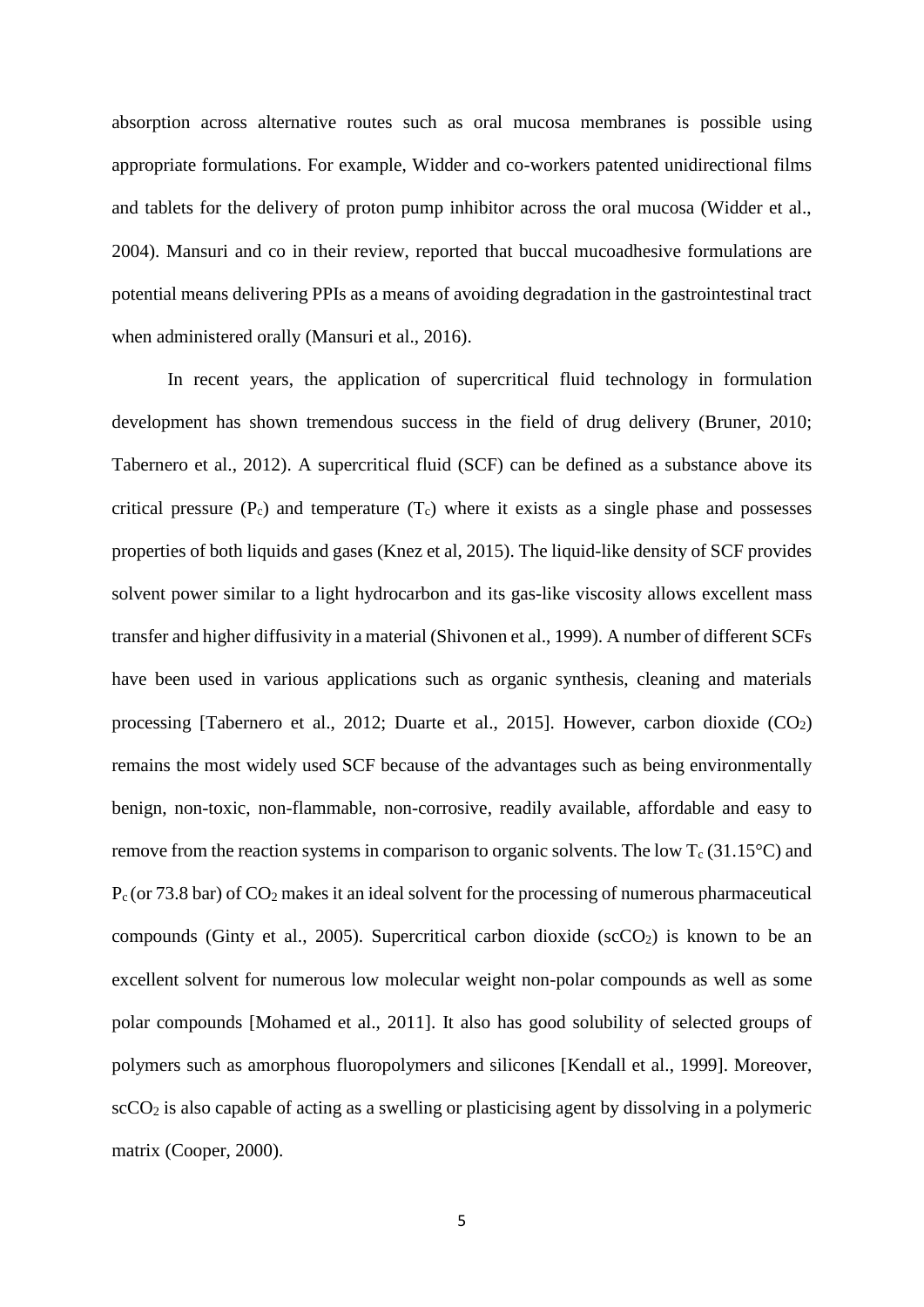The applications of SCFs are widely reported for several pharmaceutical operations including crystallisation, micronisation, coating, product sterilisation and drug–cyclodextrin complexation (Rudrangi et al., 2015). Similarly, it has also been successfully applied in the development of thin films and scaffolds (Falk et al., 1997; Yanez et al., 2011; Cooper 2003; Kiran, 2016). Processing with  $\secO<sub>2</sub>$  can impart interesting characteristics in thin films and scaffolds in terms of porosity, pore structures and crystallinity. Aydin et al, (2006) synthesised a copolymer of L-lactide and epsilon-caprolactone and used the resultant polymer to prepare composite films. Subsequently, the films were treated with  $\sec O_2$  to prepare highly porous sponges for potential use as scaffolds in tissue engineering. They reported that the scaffold pore sizes ranged between  $40-80\mu m$  and showed that the  $\sec O<sub>2</sub>$  fabricated scaffolds possessed enhanced cell adhesion, proliferation and differentiation of L929 fibroblast cell line culture. Rinki and co-workers prepared porous chitosan scaffolds for cell culture, by reacting chitin with alkali in the presence of  $(scCO<sub>2</sub>)$  (Rinki et al., 2009). Composite chitosannanohydroxyapatite based scaffolds have also been prepared by means of  $\sec O_2$  treatment (Karakeçili & Arıkan, 2012). In their study, nanohydroxyapatite particles were added to acetic acid based chitosan gels which were subsequently frozen, dried with acetone and treated with supercritical fluid which yielded porous scaffolds, with potential for use in bone tissue bioengineering applications. The application of  $\sec O_2$  in the formulation of scaffolds and effect of associated parameters (e.g. pressure and temperature) on such systems are very well reported in the scientific literature but studies on the effect of  $\sec O_2$  processing on thin films for drug delivery purposes are scanty.

The aim of this study was to investigate the effect of  $\text{scCO}_2$  processing on blank (BLK) and drug loaded (DL MET) films and compare their properties with the non-treated films. The films (both scCO<sub>2</sub> treated and non-treated) have been functionally characterised for their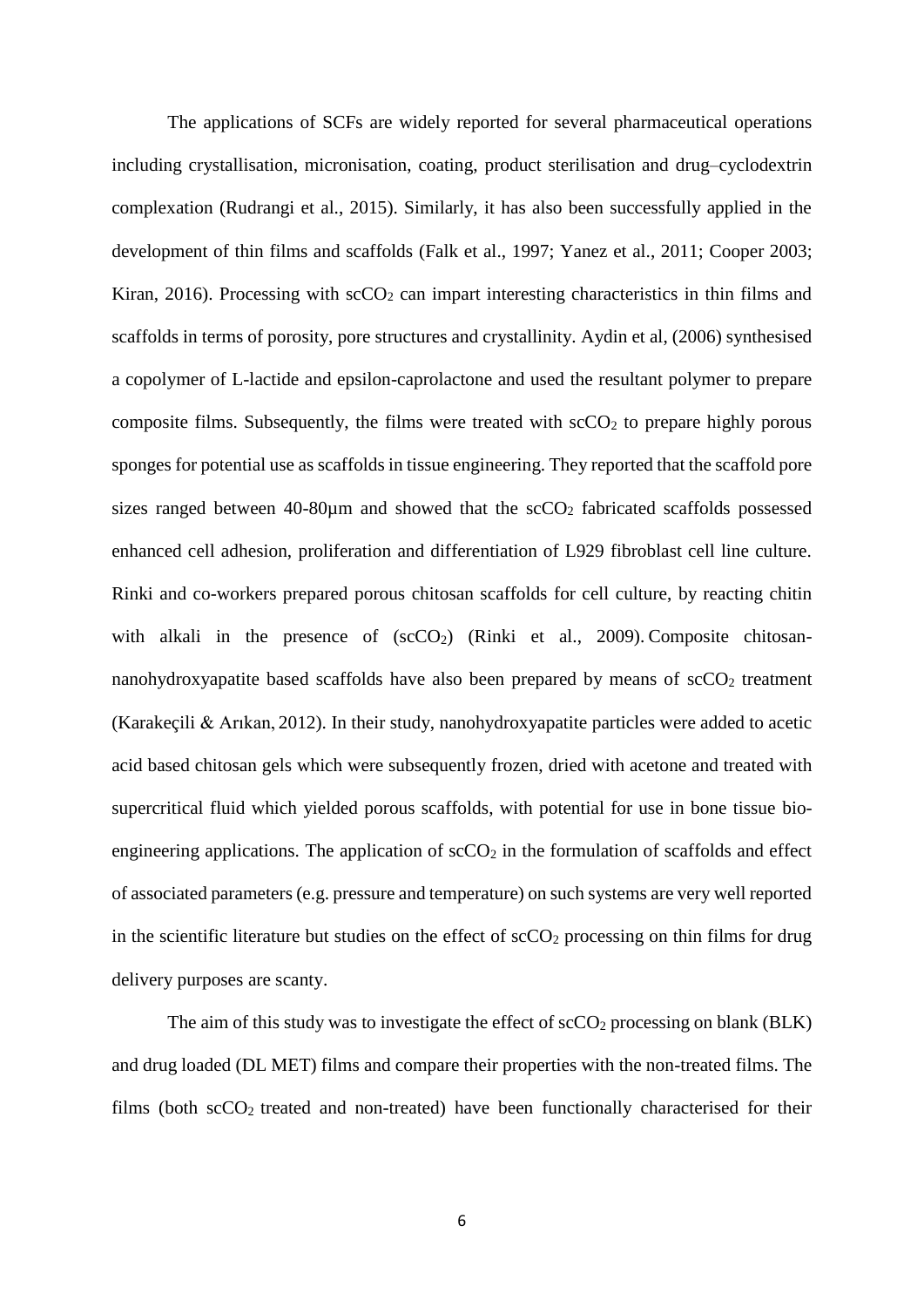surface morphology, water content, physico-chemical (crystalline/amorphous nature; physical interactions), hydration (swelling), adhesive and OME dissolution properties.

#### **2 Materials and Methods**

#### **2.1 Materials**

Metolose (MET) was obtained as a gift from Shin Etsu (Stevenage, UK), polyethylene glycol (PEG 400), L-arginine (L-arg) and gelatine were all obtained from Sigma-Aldrich (Gillingham, UK). Ethanol, potassium dihydrogen phosphate and sodium hydroxide were purchased from Fisher Scientific (Leicester, UK) while Omeprazole (OME) was obtained from TCI (Tokyo, Japan).

#### **2.2 Methods**

#### **2.2.1 Formulation (gel and film) development**

Preliminary 1% w/w gels were prepared by adding the required weight of polymer (MET) to the relevant solvent (20% v/v ethanol) at room temperature. The polymeric gel was heated to 40°C following complete hydration. Based on the total weight of polymer, the plasticiser (PEG) was added to obtain 0.5% w/w concentrations in the final gel. The resultant gel was cooled to room temperature and left stirring on a water bath for 30 minutes to achieve a homogeneous dispersion and then left overnight to remove all entrapped air bubbles.

Once a clear homogeneous gel was obtained, 20g was gently poured into Petri dishes (86mm diameter) and kept in a pre-heated oven at 60°C for 24 hours. The dried films were then carefully peeled off from the Petri dish and photographs taken using a digital camera. Films were then sealed in poly bags and placed in a desiccator over silica gel at room temperature until required.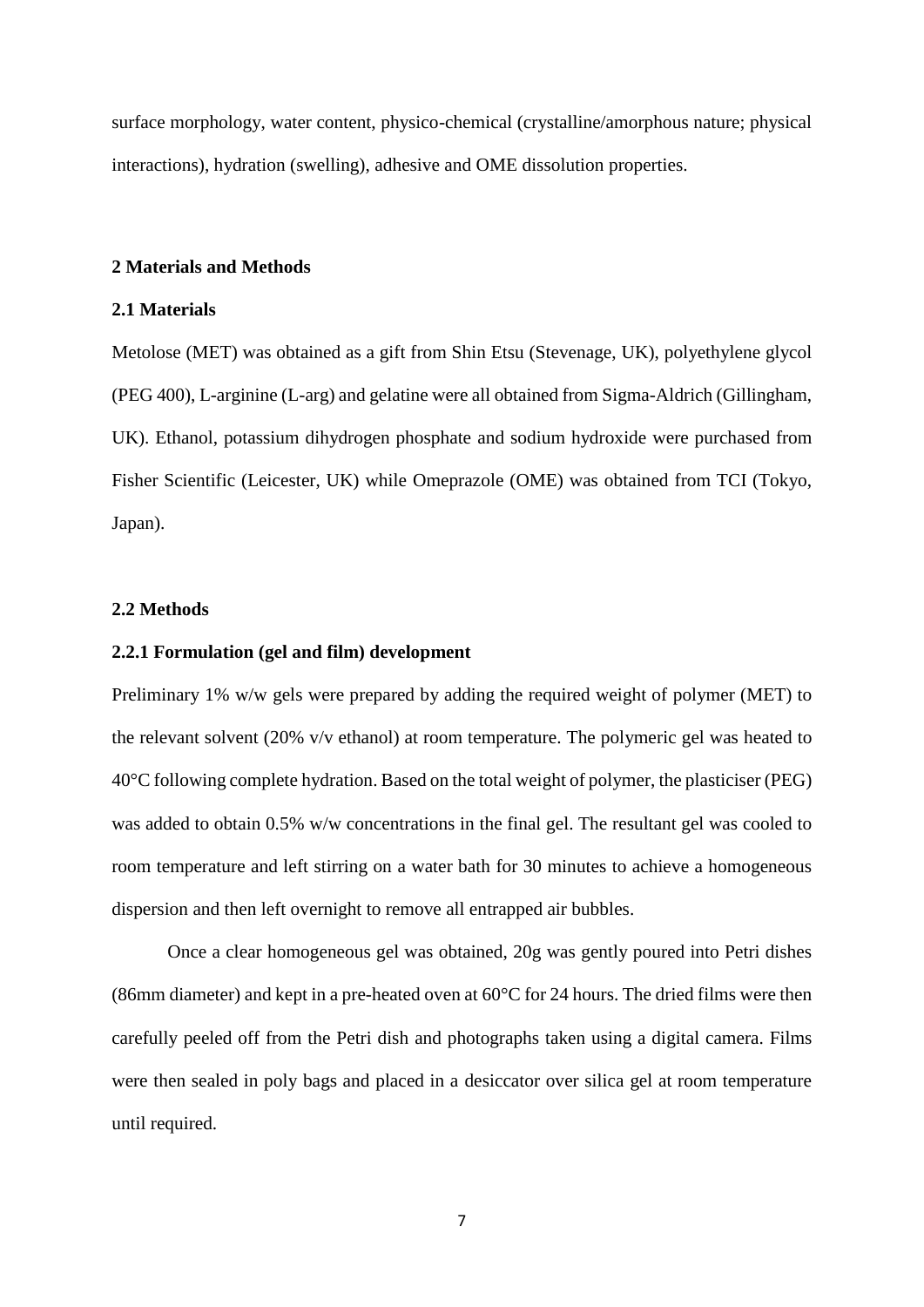#### **2.2.2 Formulation of OME loaded films**

The OME-loaded films were obtained by initially preparing MET gels as described above. However, the drug was added to the appropriate volume of 20% v/v ethanol to form an OME solution (0.1% w/w). Due to the breakdown of OME following gel formation, L-arg was used as a stabilising agent to prevent drug degradation. This step was performed by adding L-arg  $(0.20\% \text{ w/w})$  to the drug solution keeping the original OME concentration  $(0.10\% \text{ w/w})$ constant. The polymer was then added slowly to the vigorously stirred OME-L-arg drug solution at room temperature to obtain the drug loaded gels and PEG added. The resulting gels were covered with parafilm and left overnight to allow air bubbles to escape, then 20g was poured into Petri dishes and dried at 40°C.

#### **2.2.3 scCO2 processing of thin films**

Supercritical carbon dioxide  $(scCO<sub>2</sub>)$  treatment of the films was carried out on a Thar Technology Inc instrument containing a 150ml high pressure vessel. BLK and DL films were cut into 2cm<sup>2</sup> strips and placed in a glass vial. The vial containing the thin film was placed in the high pressure vessel preheated to  $40^{\circ}$ C. The CO<sub>2</sub> was then introduced into the chamber and pressure was slowly increased to 100 bar. These chosen conditions were mild and also allowed desired miscibility between scCO<sub>2</sub>, ethanol and water required for successful drying of thin films studied in this work (Brunner, 2010; [Quiño](http://www.sciencedirect.com/science/article/pii/S089684461530156X) et al., 2016). The system was allowed to equilibrate for 15 minutes once the required pressure was achieved. The  $CO<sub>2</sub>$  pump was stopped and the chamber was depressurized at a rate of  $7g/min$  with the help of automated back pressure regulator (ABPR). After complete depressurisation, the sample was removed from the high pressure vessel, digitally photographed and stored in poly bags and placed in a desiccator over silica gel at room temperature until required for further investigations.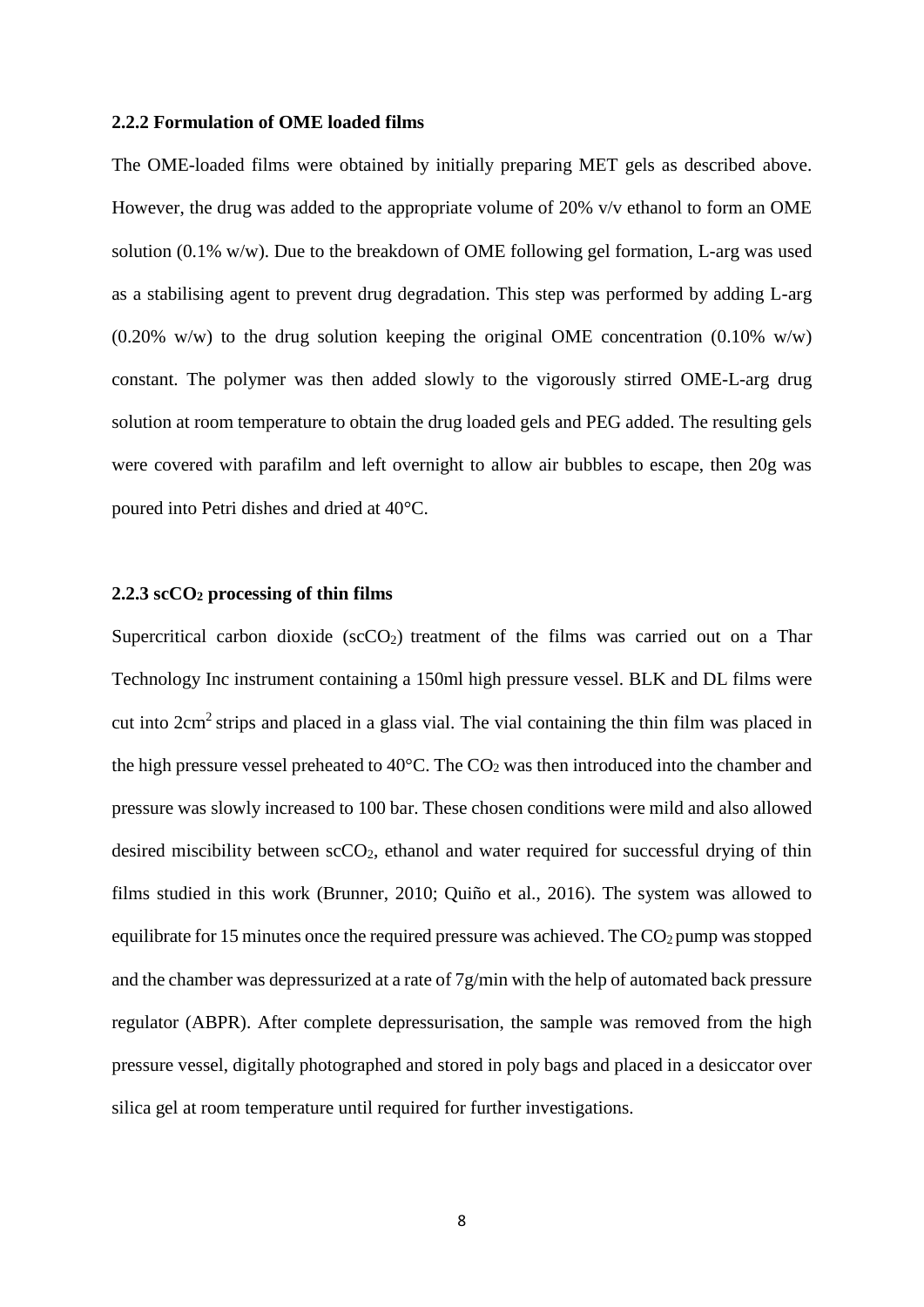#### **2.2.4 Differential scanning calorimetry (DSC)**

DSC was used to characterise the thermal behaviour of the films and changes in their properties with introduction of PEG and drug. Analysis of the films and starting materials were carried out on a Q2000 (TA Instruments) calorimeter. About 2.5mg of each sample was placed into hermetically sealed Tzero aluminium pans with a pin hole in the lid and heated from -40°C to 180°C at a heating rate of 10°C/min under constant purge of nitrogen (100mL/min).

#### **2.2.5 Thermogravimetric analysis (TGA)**

TGA studies were performed using a Q5000 (TA Instruments) thermogravimetric analyser. About 1-2.5mg of films (BLK and DL) was placed into hermetically sealed Tzero aluminium pans with a pin hole in the lid. Samples were heated under nitrogen atmosphere at a flow rate of 25ml/min from ambient temperature to 600°C at a heating rate of 2°C/min.

#### **2.2.6 Scanning electron microscopy (SEM)**

SEM was used to investigate the surface morphology of the films and to check for film uniformity and the presence of any cracks. The films were analysed using a Hitachi Triple detector CFE-SEM SU8030, (Roland Schmidt, Hitachi High-Technologies Europe, Germany) scanning electron microscope. Films were mounted onto Agar Scientific G301 aluminium pintype stubs (12mm diameter) with Agar Scientific G3347N double-sided adhesive carbon tapes and chrome coated (Sputter Coater S150B, 15nm thickness). The coated films were analysed at accelerating voltage of 2kV.

#### **2.2.7 X-ray diffraction (XRD)**

XRD was used to investigate the physical form (crystalline or amorphous) of the films (BLK and DL). XRD patterns of films and starting materials were obtained with a DIFFRAC plus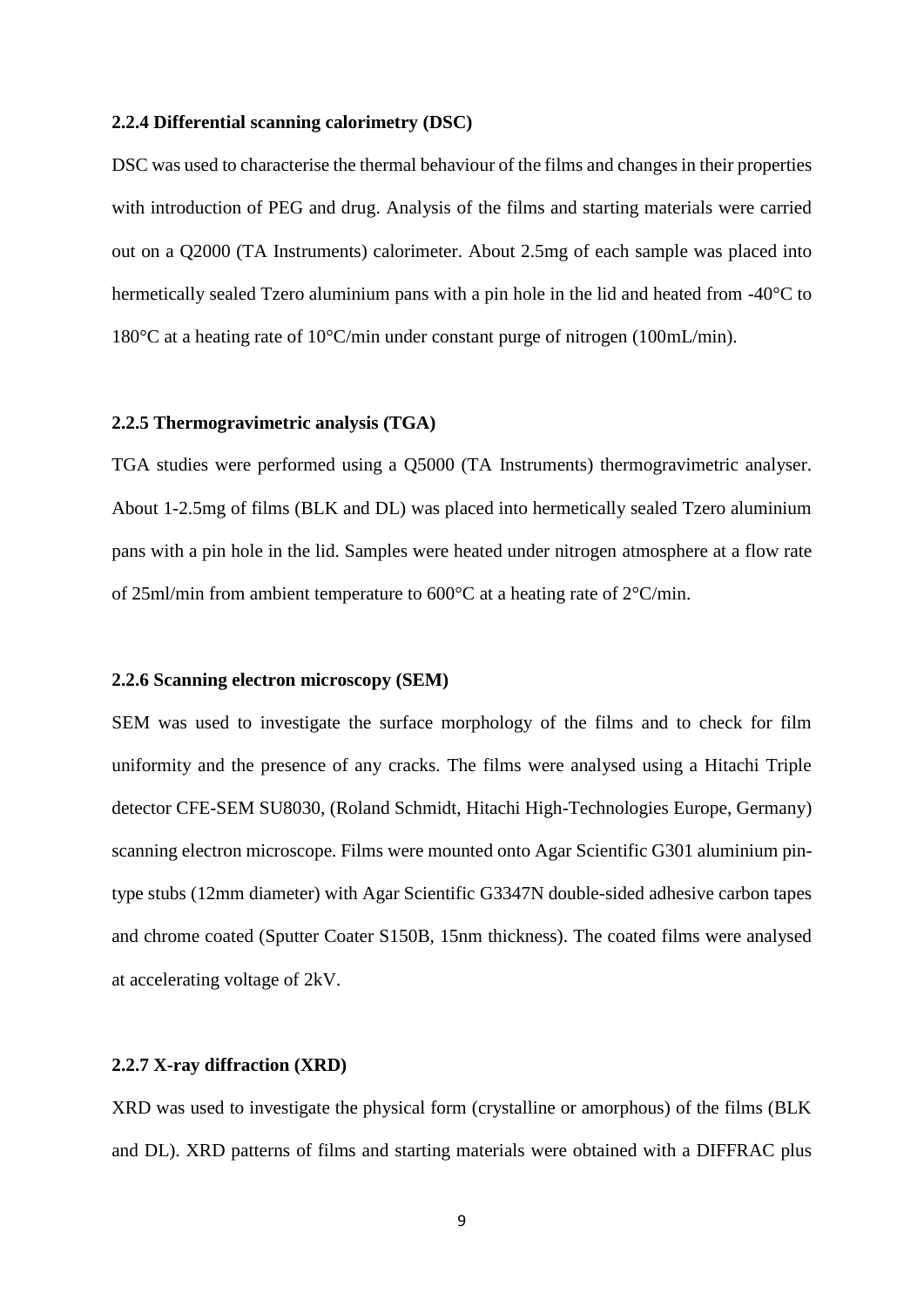instrument (Bruker Coventry, UK) equipped with an XRD commander programme. A Goebel mirror was used as monochromator which produced a focused monochromatic  $\text{CuK}\alpha_{1\&2}$ primary beam  $(\lambda=1.54184\text{\AA})$  with exit slits of 0.6mm and a Lynx eye detector for performing the experiment. The operating conditions during the experiment were 40kV and 40mA. Film samples were prepared by cutting into  $2 \text{cm}^2$  square strips, mounted on the sample cell and scanned between 2 theta of 0° to 70° and counting time of 0.1 second step size.

## **2.2.8 Attenuated total reflectance (ATR) Fourier transform infrared (ATRFT-IR) spectroscopy**

FT-IR spectra were obtained using a Spectrum Two Perkin Elmer spectrophotometer (Perkin Elmer, US) equipped with a crystal diamond universal ATR sampling accessory (UATR). Before each measurement, the ATR crystal was carefully cleaned with ethanol. During the measurement, the sample was in contact with the universal diamond ATR top-plate. For each sample, the spectrum represented an average of 4 scans recorded in the range 4000-400cm<sup>-1</sup>.

#### **2.2.9 Hydration behaviour**

The hydration (swelling) capacities of the formulated (BLK and DL films were determined by incubating the samples in 10mL of 0.01M PBS solution (pH  $6.8 \pm 0.1$  simulating salivary pH) set at  $37 \pm 0.1$ °C. The buffer solution was prepared by dissolving 6.8g of potassium dihydrogen phosphate in 1L of deionised water and adjusting the pH to 6.8 using sodium hydroxide (NaOH). The films were cut into 2cm<sup>2</sup> strips and placed into small Petri-dish containing10mL of the media (PBS) and initially weighed. At predetermined time intervals of 5 minutes the liquid media was removed using a syringe and weighed again. Before the films were weighed excess buffer solution was blotted off with tissue. After weight had been recorded, 10mL of fresh buffer solution was placed back in the Petri dish using a syringe. These studies were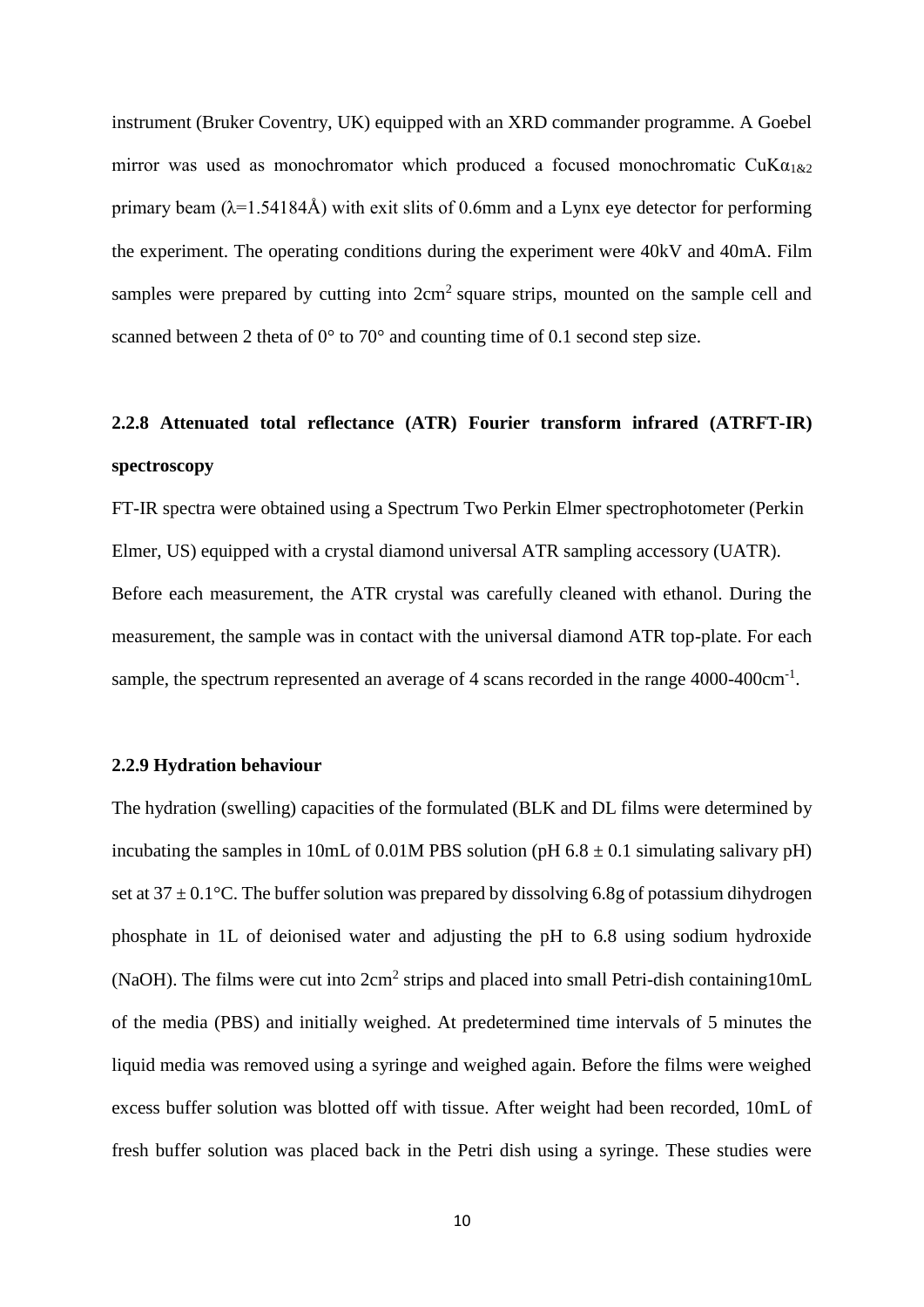performed in triplicate  $(n = 3)$  for each set of formulated samples and average values were calculated.

The swelling capacity determined by calculating the swelling index (%) using the equation

below:

$$
Swelling Index (\%) = \frac{Ws - W}{W} \times 100
$$

Where Ws is the weight of the film after hydration and W is the initial weight of the film after before hydration.

#### **2.2.10 Mucoadhesion**

The in vitro mucoadhesion experiments were performed for BLK and DL films with a TA HD plus Texture Analyser (Stable Micro Systems, Surrey, UK) fitted with a 5kg load cell. The film was attached to an adhesive rig probe (75mm diameter) with double sided adhesive tape. An 88mm diameter Petri dish was used containing 20g gelatine solution (6.67% w/w) allowed to set as a solid gel and the surface of the gel was equilibrated with 0.5mL of PBS (pH 6.8) to represent the buccal mucosa surface and saliva conditions (Kianfar et al., 2014). The texture analyser was set to tensile mode and the probe set to approach the model buccal mucosal surface with set parameters for adhesivity using the following settings: pre-test speed 0.5mm/s; test speed 0.5mm/s; post-test speed 1.0mm/s; applied force 1N; contact time 60.0 seconds; trigger type auto; trigger force 0.05N and return distance of 10.0mm. Texture Exponent 32 software was used to record and process the data. The peak adhesive force (PAF) required to separate the film from the mucosal surface was determined by the maximum force. The area under the curve (AUC) representing the total work of adhesion (TWA) was estimated from the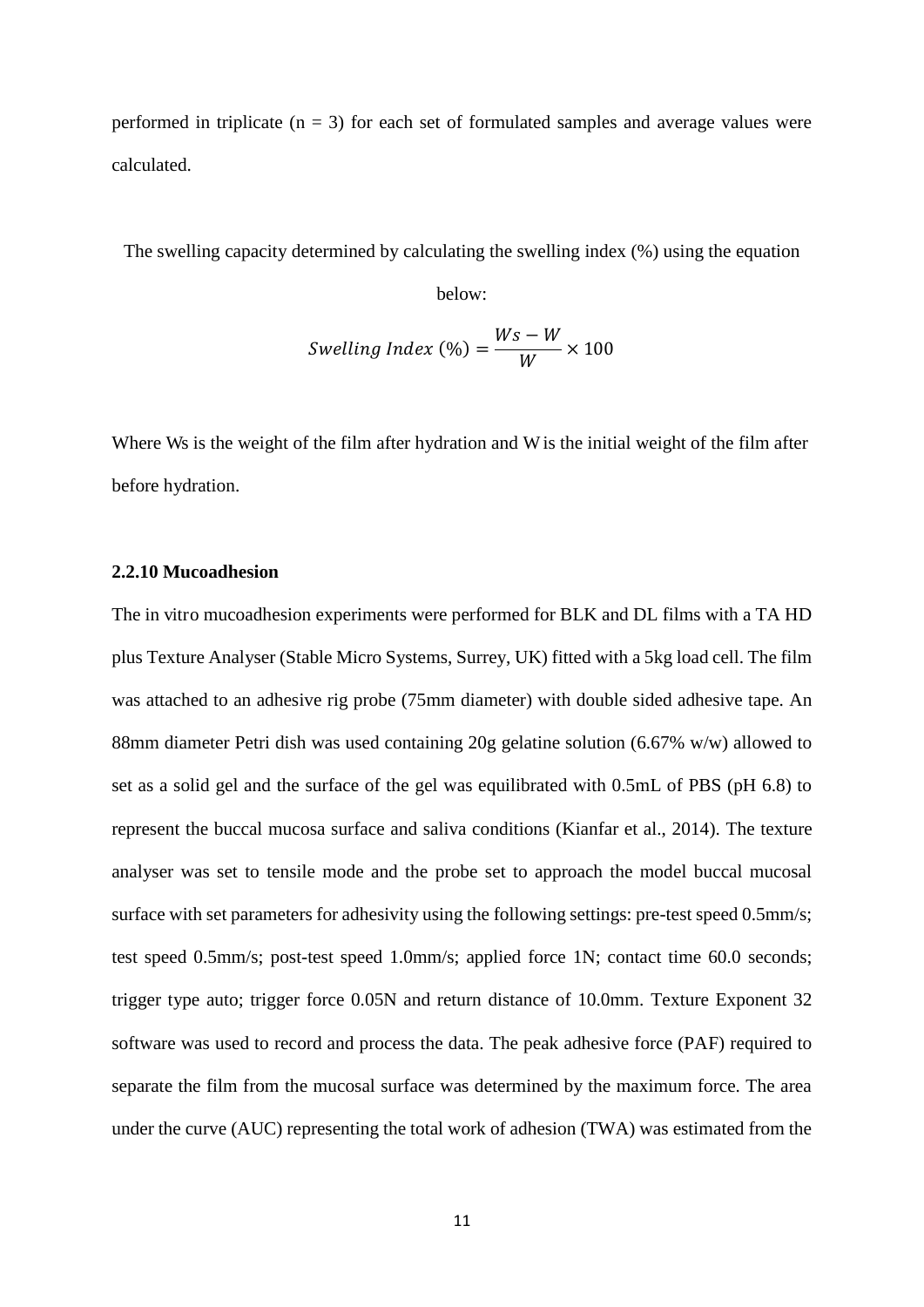force-distance plot whiles the cohesiveness of the sample was determined by the distance of travel.

#### **2.2.11 In vitro release of OME using Franz-type diffusion cell**

Before the dissolution studies, drug assay and uniformity of OME within the film was determined. This was measured by weighing the film accurately to 5mg (n=3) and hydrated in 8ml of drug dissolution media (0.01M PBS pH 6.8 at 37°C). The hydrated film was stirred at  $37 \pm 0.5$ °C until completely dissolved. The concentration of OME was analysed using HPLC. In vitro drug dissolution studies were carried out using Franz-type diffusion cells. 5mg of MET DL film was placed in the donor compartment on stainless steel wire mesh which separated the donor and receiver compartments, with the mucoadhesive surface in contact with the wire mesh and facing the receiver compartment of the Franz diffusion cell (Cui et al., 2008). The receiver chamber was filled with 8mL of 0.01M PBS pH 6.8 at 37°C with magnetic stirring at a speed of 250 rev/min. The chambers were held together by a cell clamp and sealed with parafilm, in order to limit evaporation and the temperature of the diffusion cell was maintained at  $37 \pm$  $0.5^{\circ}$ C and stirred throughout the experiment. Though bicarbonate is the major buffering agent in saliva, we employed phosphate buffer as we previously used simulated saliva based on a previously published work which employed sodium dihydrogen phosphate and therefore we had to use PBS to compare with behaviour in the simulated saliva to allow consistency of buffer ions present.

Aliquots (1mL) of the dissolution medium was sampled at predetermined time intervals and replaced with the same amount of fresh medium to maintain a constant volume for 2 hours. The sampled dissolution medium was measured using HPLC as described below. The concentration of OME released from the film was determined by interpolation from the linearized calibration curve  $(R^2 > 0.99)$  and cumulative percentage drug release profiles plotted.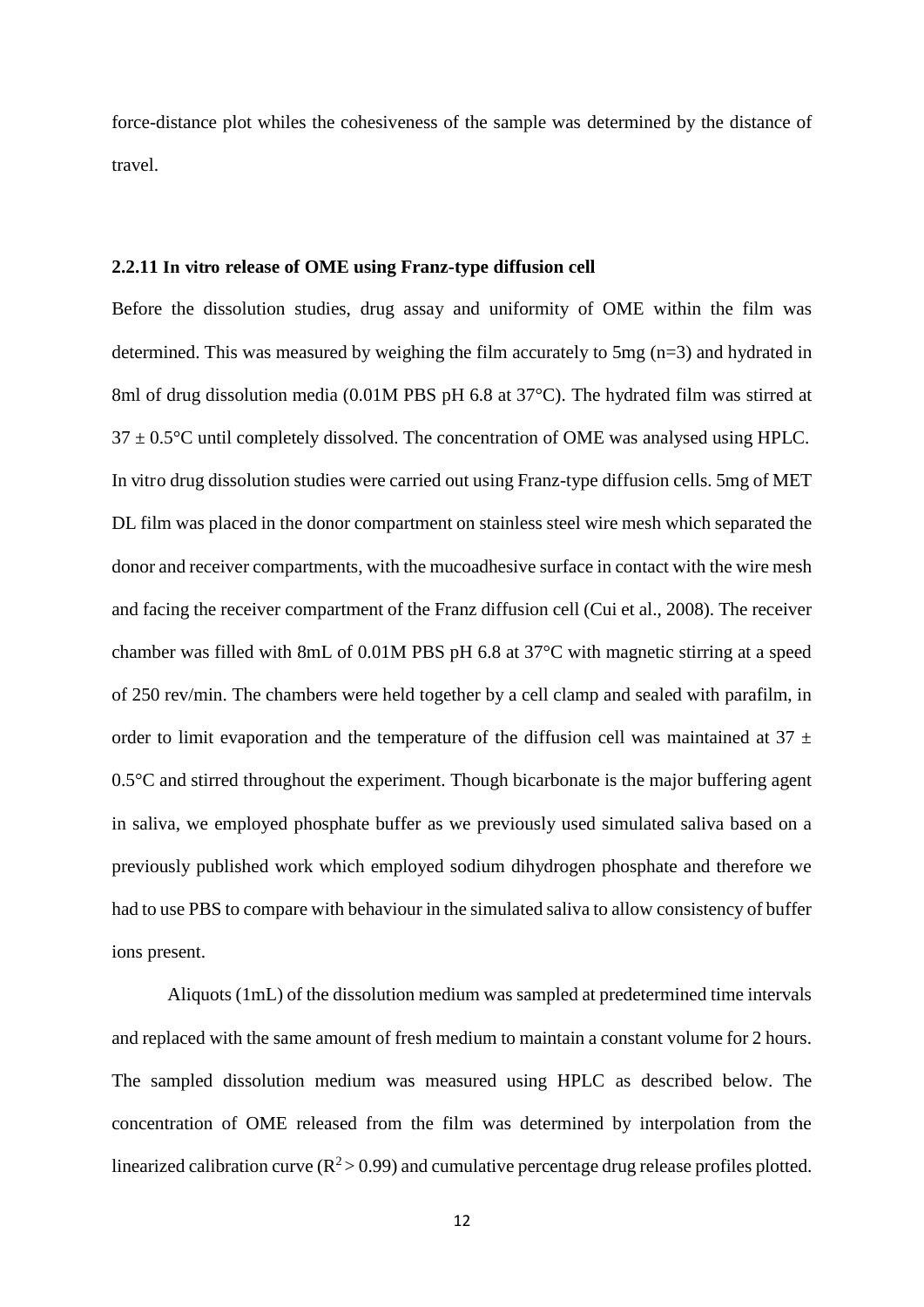The dissolution profiles were further compared using the time to release 20% of the drug  $(t_{20\%})$ and the mean percentage release at 15 minutes  $(t_15<sub>min</sub>)$ .

#### **2.2.12 HPLC analysis**

Concentration of DL films as well as drug release in dissolution studies were analysed using an Agilent 1200 HPLC equipped with an auto sampler (Agilent Technologies, Cheshire, UK,) with a Chemstation<sup>®</sup> software program. The stationary phase used was a Hypersil™ ODS C18 HPLC column, 5µm particle size (250 x 4.6mm) (Thermo Scientific, Hampshire UK). The mobile phase consisted of a mixture of ammonium acetate and acetonitrile in the ratio of 60:40v/v. The flow rate of the mobile phase was maintained at 2ml/min and detector wavelength for OME was set at 302nm respectively. 20µl volumes were injected during each run. Standards from 10-50µg/ml were used to plot calibration curves for OME ( $R^2 > 0.99$ ).

#### **3 Results**

#### **3.1 Supercritical fluid (CO2) treated films**

Figure 1 shows the visual appearance of both BLK and DL films before and after treatment with scCO<sub>2</sub>. The preliminary observation of the formulated films (BLK and DL) treated in scCO2, showed a slight difference in the colour, texture and apparent physical strength of the  $\rm{scCO}_{2}$  treated films compared to the untreated films. The  $\rm{scCO}_{2}$  treated BLK films showed a rough surface whereas DL films were slightly yellow in colour and more opaque compared to the non-treated films.

#### **3.2 Differential scanning calorimetry (DSC)**

Figures 2a and 2b respectively show the DSC thermograms of BLK and DL MET films treated with  $\secO_2$  compared with non- $\secO_2$  treated original films. In Figure 2a the thermogram of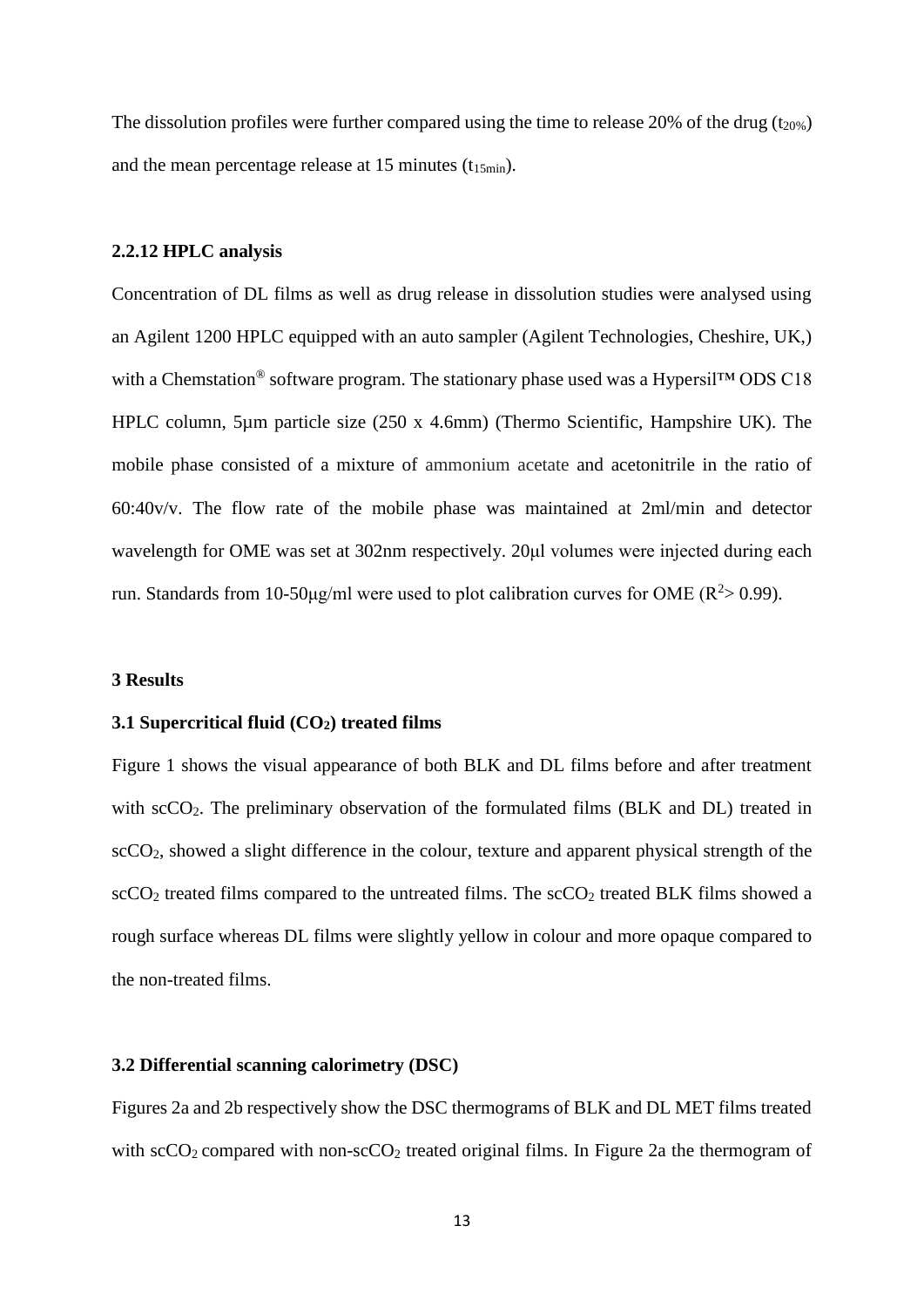$\rm{scCO}_{2}$  treated BLK film was characterised by a broader endothermic peak at 56.57 $\rm{°C}$ , and no definite melt or glass transition peaks was obtained and was similar to that of non-treated BLK film which showed a peak at 56.67°C. The thermograms presented in Figure 2b for DL film treated in  $\sec O_2$  also showed a broad endothermic peak at 63.31 $\degree$ C, followed by another endothermic peak at 133.49°C, indicating the melting of possibly recrystallized OME. This observation was different from the non-treated DL film which showed a broad peak at 83.41°C, followed by another endothermic peak at 151.82°C which could represent depressed melting point of trace amounts of crystalline OME whilst the rest largely remained amorphous.

#### **3.3 Thermogravimetric analysis (TGA)**

TGA was used to determine the equilibrium residual moisture content  $(\%)$  of both the  $\sec O_2$ treated and untreated BLK and DL MET films. As seen in table 1 the highest percent moisture content was observed in  $\sec O_2$  treated DL MET film at 5.91% which was higher than non- $\rm{scCO}_{2}$  treated DL MET film (5.14%). However, in the case  $\rm{scCO}_{2}$  treated BLK MET film, the reverse was true with a residual moisture content of 3.16% which was again higher than the non-scCO<sub>2</sub> treated films (1.99%) and the difference was statistically significant ( $p < 0.05$ ).

Table 1 TGA results showing weight loss observed for DL MET films from ethanolic (20 %  $v/v$  EtOH), PEG 400 (0.5 % w/w) gels containing OME: L-arg (1:2) treated with and without  $\text{scCO}_2$ .

| Films                                    | Weight loss $(\% )$ |
|------------------------------------------|---------------------|
| $BLK MET film (non-scCO2 treated)$       | 1.99                |
| BLK MET film (scCO <sub>2</sub> treated) | 3.16                |
| DL MET film (non-sc $CO2$ treated)       | 5.14                |
| $DL$ MET film (sc $CO2$ treated)         | 5.91                |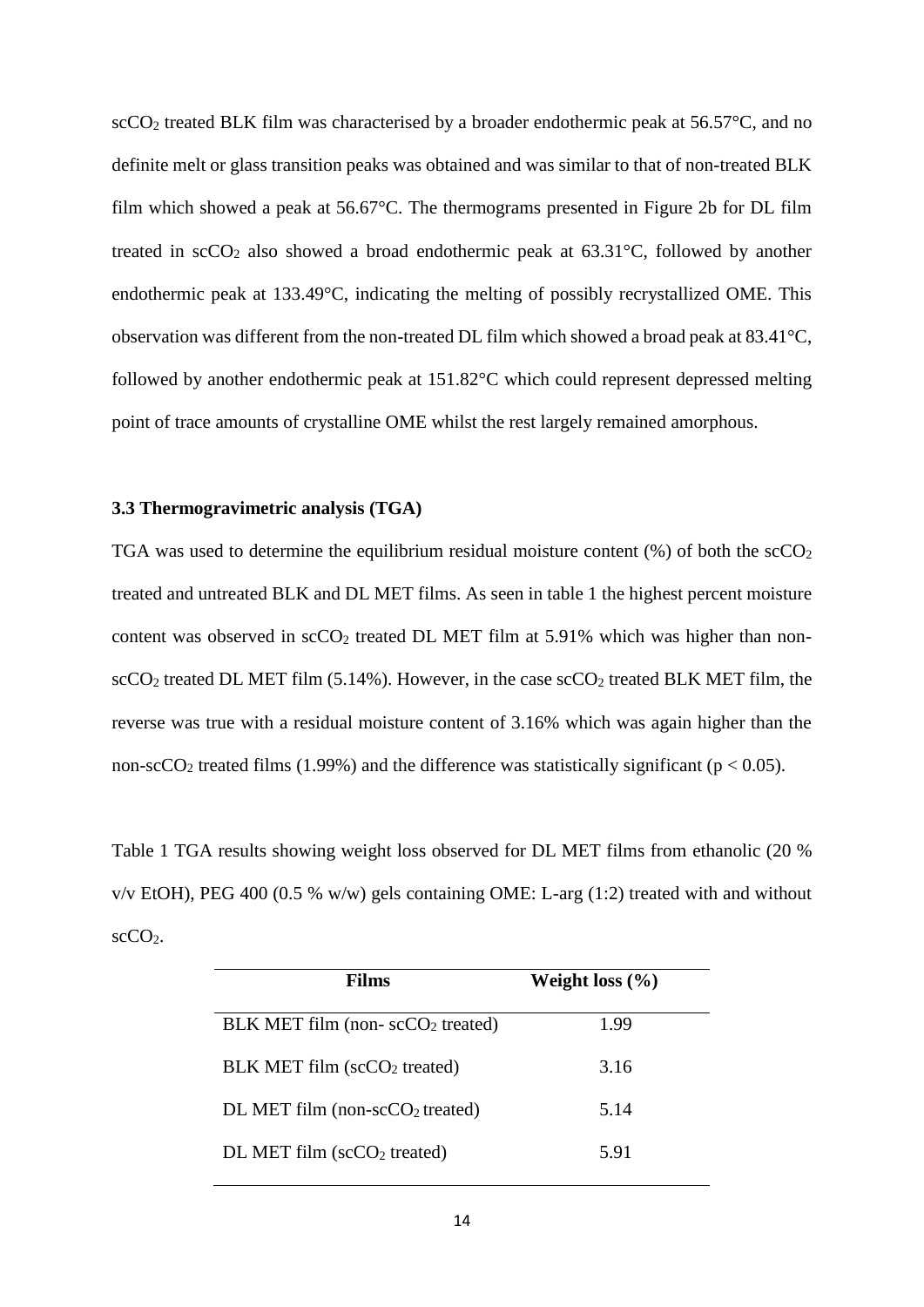#### **3.4 Scanning electron microscopy (SEM)**

The surface morphology and topographic characteristics of BLK and DL MET films were evaluated using SEM. Figures 3a and 3b show micrographs of the pure OME and L-arg. Figure 3c shows rough and lumpy surfaces for  $\sec O_2$  treated BLK film compared to the untreated BLK film (data not shown). Micrographs obtained for DL films treated with  $\secO<sub>2</sub>$  (Figure 3d) also had rough surface with presence of crystals compared to the untreated DL film (data not shown) which was smooth and homogenous.

#### **3.5 X-ray diffraction (XRD)**

XRD analysis was performed to determine the crystalline - amorphous ratio and confirm the physical form of the various components within the films. Figures 4a and 4b, show the XRD diffractograms of BLK and DL films with and without  $\sec O_2$  treatment. The results clearly suggest that there is no difference between the BLK films treated with  $\sec O_2$  and non-treated equivalent, whilst DL MET films treated with  $\sec O_2$  showed 5% crystallinity compared to non-treated film which was completely amorphous. Figures 5a and 5b show the XRDdiffractograms for the pure starting materials and their physical mixtures respectively. XRD diffractograms for the pure starting materials showed that MET and PEG 400 were amorphous in nature whilst OME and L-arg were highly crystalline.

#### **3.6 ATR- (FT-IR) spectroscopy**

Figures 6a and 6b show the FT-IR spectra for BLK and DL MET films treated with and without  $\sec CO_2$ . There were differences observed in the FTIR profiles of  $\sec CO_2$  treated films compared to non-sc $CO<sub>2</sub>$  films as evident from the major peaks listed in tables 2 and 3. Some of the main peaks disappeared whilst others shifted to higher wavenumber and in some cases new peaks appeared that were not originally present in the corresponding non-treated film. In the case of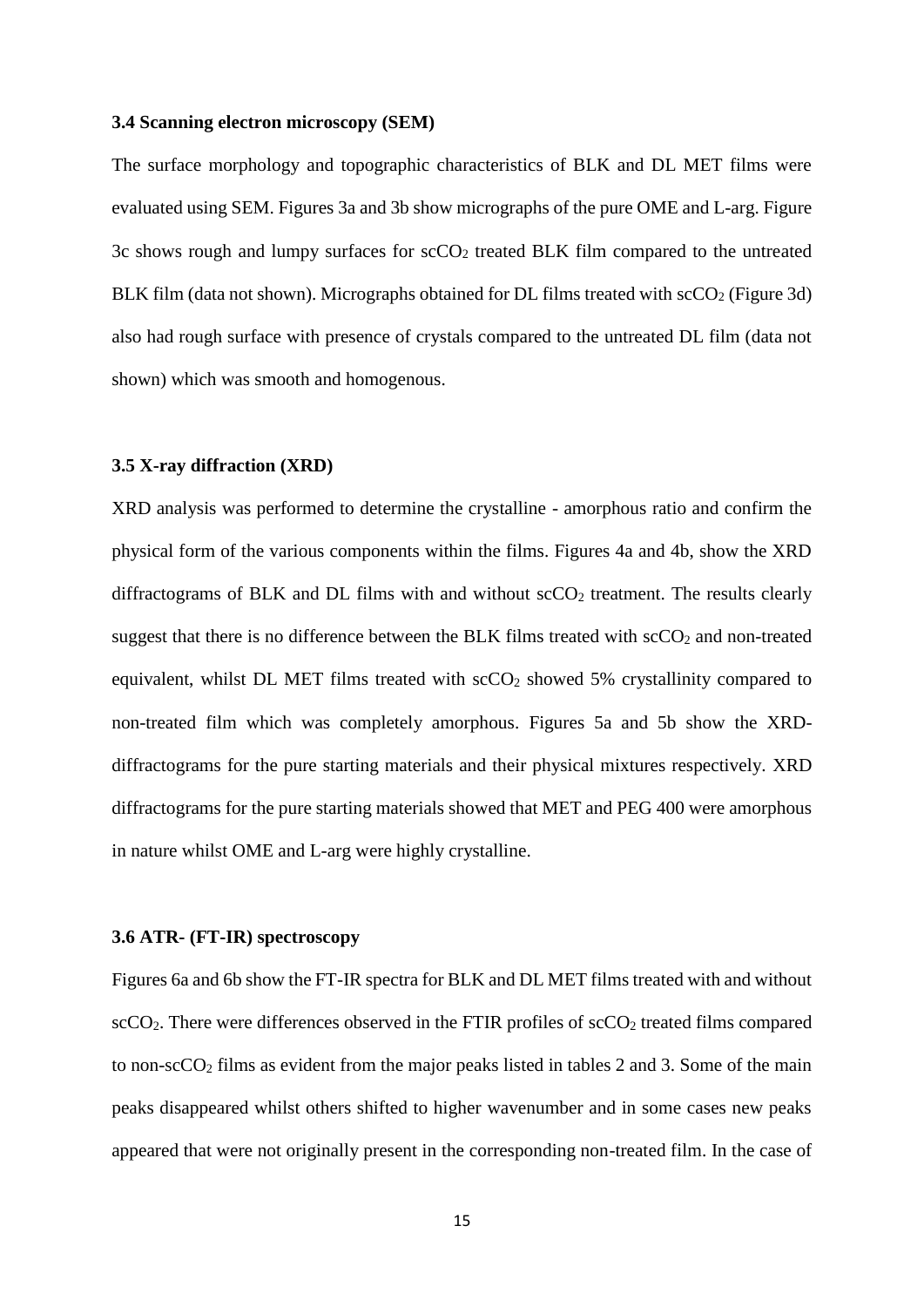the BLK films (table 2), all the peaks present in the non-treated films were also present in the scCO<sub>2</sub> treated films, however, two unique peaks appeared at  $1314.06$  and  $1642.42 \text{cm}^{-1}$  for the scCO<sub>2</sub> treated films, which were completely absent in the non-treated films. For the DL films, a different observation was made in that unique peaks were observed in both the  $\sec O_2$  treated and non-treated films (table 3). The non-treated DL films showed two peaks at 1059.40 and  $1204.25 \text{cm}^{-1}$  which were completely absent in the corresponding scCO<sub>2</sub> treated films, whilst the  $\rm{scCO}_2$  treated DL films showed three peaks at 1310.40, 1375.02 and 1453.21cm<sup>-1</sup> that were completely absent in the non-treated equivalent. Further, the three unique peaks in the  $\text{scCO}_2$ treated DL films were also absent in the  $\rm{scCO_2}$  treated BLK films.

Table 2 Comparing and contrasting the major FTIR peaks of interests for plasticised BLK MET films showing effect of  $\text{scCO}_2$ . The main peaks present in  $\text{scCO}_2$  treated films but missing from the non-treated films are highlighted in bold font.

| Non- $scCO2$ treated |         | $scCO2$ treated |                |           |       |
|----------------------|---------|-----------------|----------------|-----------|-------|
| Peak No.             | $cm-1$  | $\%T$           | Peak No.       | $cm^{-1}$ | $\%T$ |
| $\mathbf{1}$         | 3436.89 | 82.77           | $\mathbf{1}$   | 3445.31   | 86.97 |
| $\overline{2}$       | 2876.04 | 78.65           | $\overline{2}$ | 2899.32   | 84.70 |
| 3                    |         |                 | 3              | 1642.42   | 93.99 |
| $\overline{4}$       | 1454.96 | 84.38           | $\overline{4}$ | 1454.86   | 86.28 |
| 5                    | 1349.02 | 82.95           | 5              | 1374.15   | 83.93 |
| 6                    |         |                 | 6              | 1314.06   | 86.33 |
| 7                    | 1057.70 | 24.61           | 7              | 1053.56   | 27.98 |
| 8                    | 944.92  | 58.75           | 8              | 944.97    | 60.73 |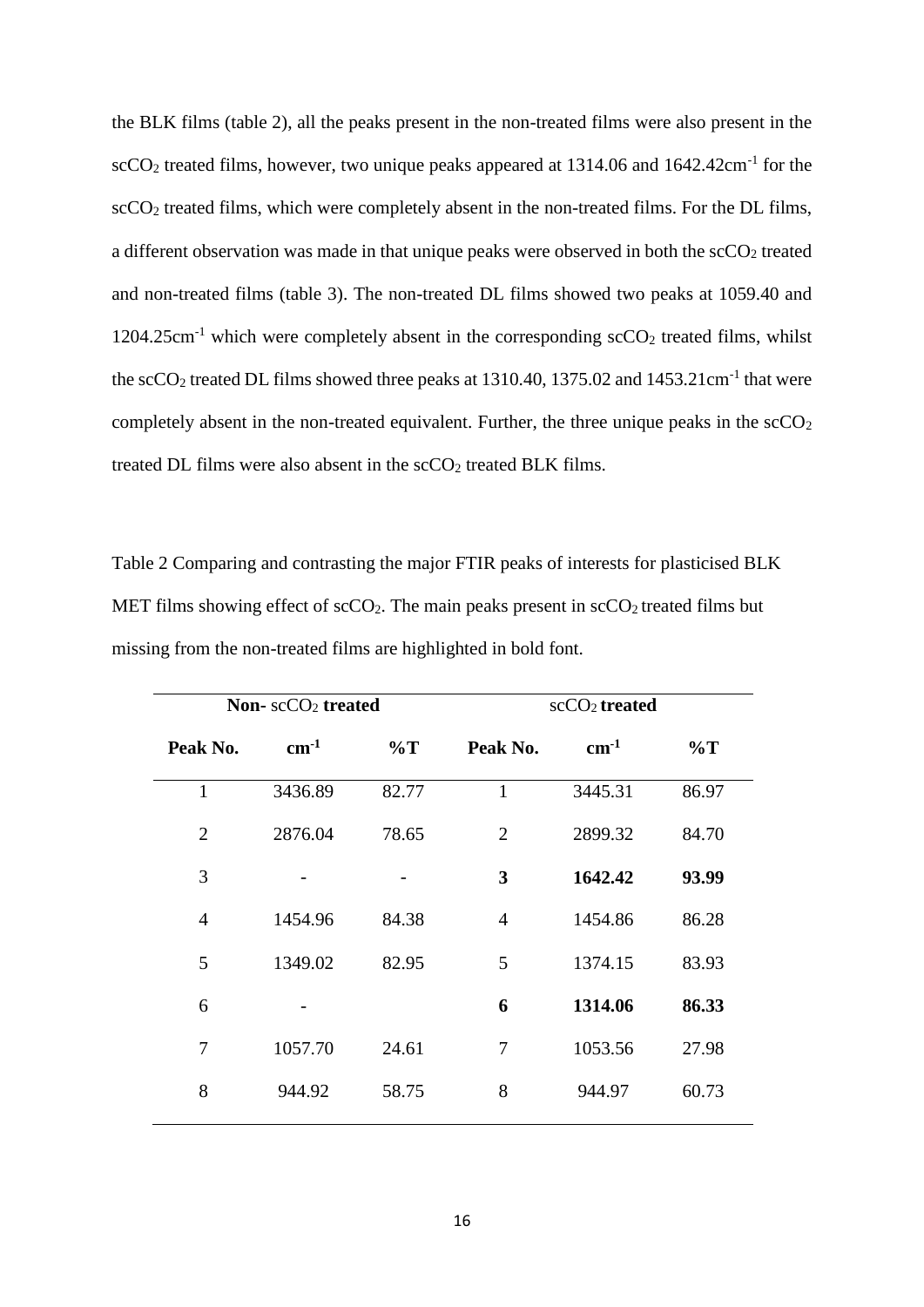| Non- $scCO2$ treated |           |       | $scCO2$ treated |           |       |
|----------------------|-----------|-------|-----------------|-----------|-------|
| Peak No.             | $cm^{-1}$ | $\%T$ | Peak No.        | $cm^{-1}$ | $\%T$ |
| $\mathbf{1}$         | 3436.11   | 87.32 | $\mathbf{1}$    | 3374.27   | 85.32 |
| $\overline{2}$       | 2877.31   | 83.30 | $\overline{2}$  | 2926.33   | 82.47 |
| 3                    | 1628.42   | 80.65 | 3               | 1630.45   | 78.84 |
| 4                    | 1554.01   | 81.28 | $\overline{4}$  | 1561.06   | 79.46 |
| 5                    |           |       | 5               | 1453.21   | 78.15 |
| 6                    | 1406.59   | 81.93 | 6               | 1404.00   | 78.84 |
| 7                    | 1204.25   | 82.33 | 7               | 1375.02   | 77.62 |
| 8                    |           |       | 8               | 1310.40   | 80.89 |
| 9                    | 1059.40   | 49.64 | 9               | 1055.37   | 34.88 |
| 10                   | 945.33    | 72.55 | 10              | 945.78    | 65.01 |

Table 3 Comparing and contrasting the major FTIR peaks of interests for DL MET films. The main peaks present in  $\sec O_2$  treated films but missing from the non-treated films and vice versa are highlighted in bold font.

#### **3.7 Hydration (swelling) capacity**

The untreated BLK and DL MET films showed a swelling index of 1841% and 2630% respectively in 20 minutes. In the case of  $\frac{\text{cCO}_2}{\text{treated films}}$ , there was not enough time to weigh the swollen gel to calculate percent swelling index for the films as they disintegrated within seconds (25 seconds for BLK films and 40 seconds for DL films) of coming in contact with the PBS (pH 6.8).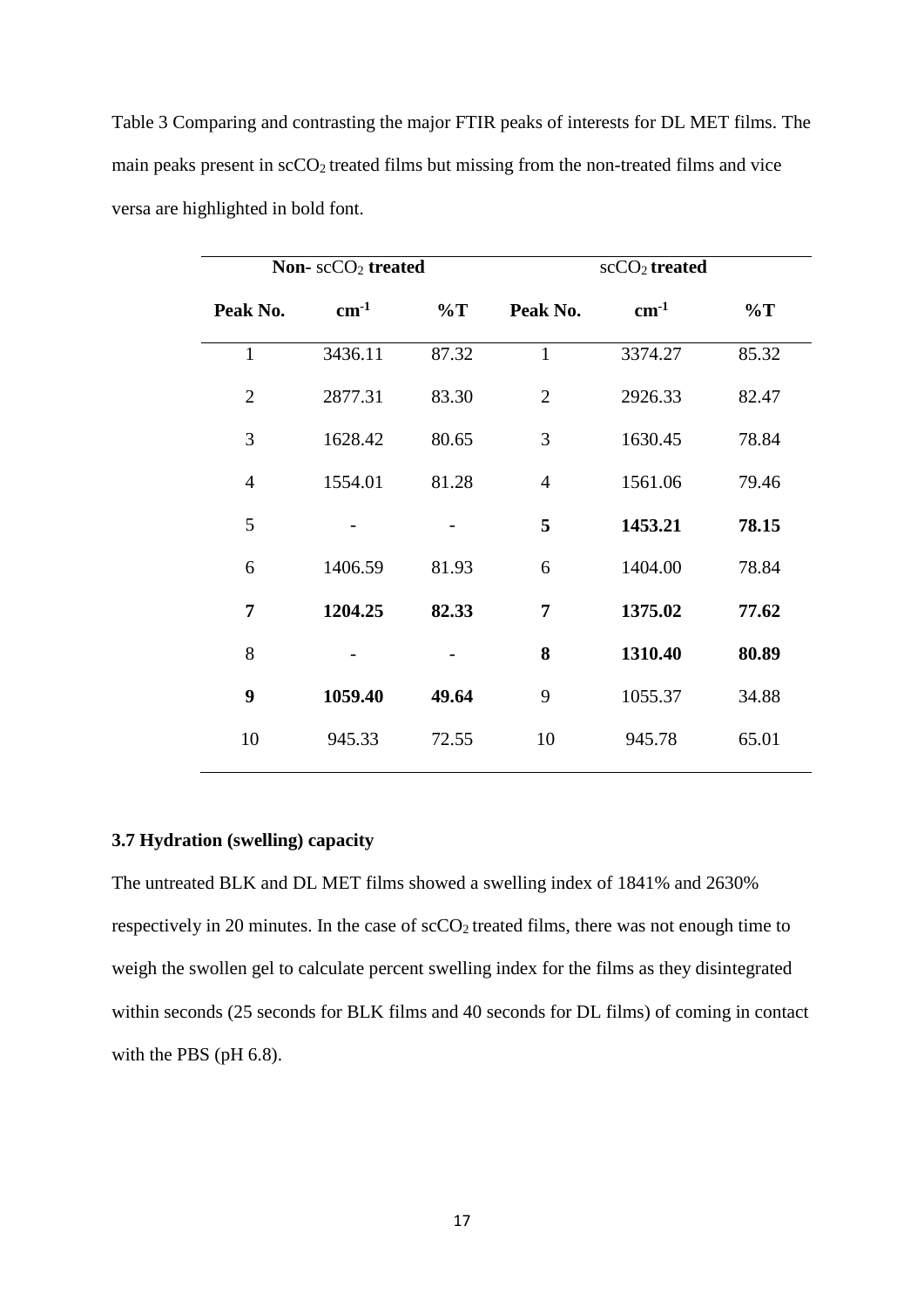#### **3.8 Mucoadhesion**

The mucoadhesion results (Figures 7a and 7b) show that in all cases, the non-treated BLK and DL films recorded higher adhesive values (cohesiveness, PAF and TWA) than the  $\rm{scCO}_{2}$ treated films.

#### **3.9 In vitro release of OME using Franz-type diffusion cell**

Figure 8 shows the dissolution profiles of scCO<sub>2</sub> treated and non-treated DL MET films in PBS (pH 6.8). The  $\text{scCO}_2$  treated DL film showed higher cumulative release (94% in 10 minutes) than non- treated DL films (70% in 60 minutes).

#### **3.10 Comparison of release profiles**

In this study, the time to release 20% of the drug  $(t_{20\%})$  and the percentage cumulative release at 15 minutes ( $t_{15min}$ ) were used to compare the DL scCO<sub>2</sub> treated and non-treated films (Costa et al,  $2001$ ) and results are shown in table 4. The results showed that  $\sec O_2$  treated DL film released 20% of OME within 0.6 minutes whereas non-treated scCO2 DL film took 5.5 minutes to release the same percentage of the drug. Further, within 15 minutes, non-treated DL film released up to 55% and whilst scCO<sub>2</sub>treated DL film released 92% of drug which is a significant difference  $(p < 0.05)$ 

Table 4 A comparison of the time to release 20% of drug ( $t_{20\%}$ ) and the amount of drug released after 15 minutes ( $t_{15 \text{ min}}$ ) from both scCO<sub>2</sub> treated and non-treated DL MET films.

| DL MET films        | Time to release 20% of drug | Mean % release at 15 min |  |
|---------------------|-----------------------------|--------------------------|--|
|                     | $(t_{20\%})$                | $(t_{15min})$            |  |
| Non-treated         | 5.5                         | 55                       |  |
| $\sec CO_2$ treated | 0.6                         | 92                       |  |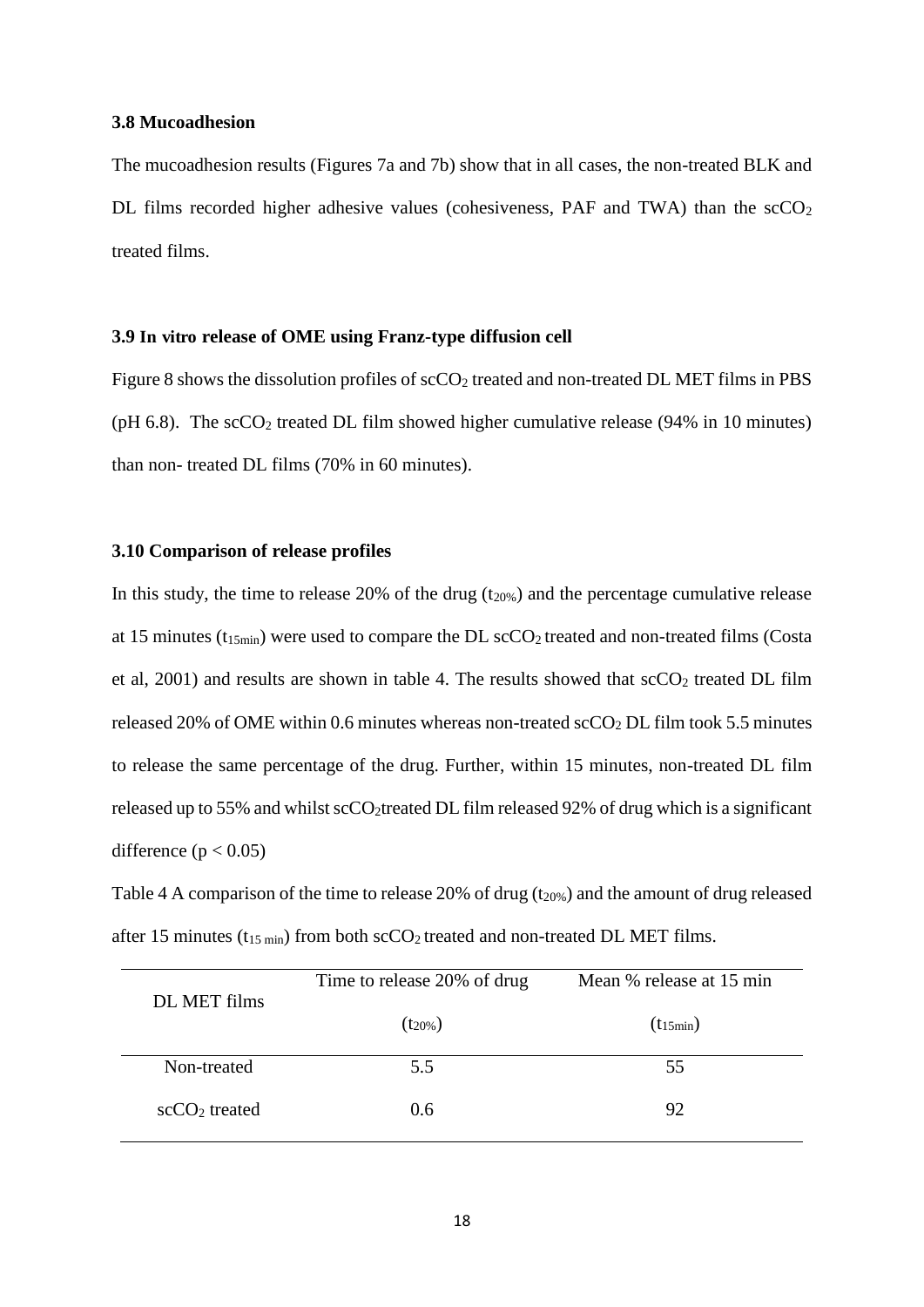#### **4 Discussion**

In the current study, the effect of  $\text{scCO}_2$  treatment on the functional physico-chemical properties of solvent cast buccal films incorporating OME for paediatric drug delivery were investigated.

The DSC peak at 56.57°C and 63.31°C, can be attributed to evaporation of water and therefore possible that the  $\sec 0<sub>2</sub>$  treated films absorbed some moisture during sample preparation for DSC analysis due to the highly dried nature. The endothermic peak at 133.49°C, suggests possibly recrystallized OME. However, the actual melting point of OME is 158°C (Khan et al., 2015) and therefore this peak could represent either a polymorphic form or a eutectic peak arising from combining L-arg and OME. The treatment with  $\rm{scCO}_{2}$  seems to have enhanced the ease with which water molecules are removed (hence lower dehydration temperature) and also seems to have resulted in OME with lower melting points. The higher residual water in scCO2 treated films is interesting as it suggests that the equilibrium residual moisture content of scCO2 treated films is dependent on the drug (OME) content and possibly also affected by L-arg since this was required to stabilize OME in the DL films. The  $\sec O_2$ process appears to have generated a film matrix that allows rapid evaporation of residual moisture, through the preservation of the swollen structures (Gin et al., 2009). To confirm the observed crystals as recrystallized drug, SEM and XRD was used.

The differences in surface topography could be attributed to  $CO<sub>2</sub>$  entering the film matrix and drying the film by removing trapped solvent and causing some of the drug to molecularly dispersed drug to recrystallize on the film surface (Lan et al., 2011). The 5% crystallinity of DL MET film treated in  $\sec 0_2$  in Figure 4b (2-theta peak 9 $\degree$  and 24 $\degree$ ) correspond to the XRD peaks of OME as shown in Figures 5a and 5b (Khan et al., 2015) for the pure drug and physical mixtures respectively. This confirms the DSC and SEM results which suggests possible recrystallization of a small amount of the molecularly dispersed OME present in the original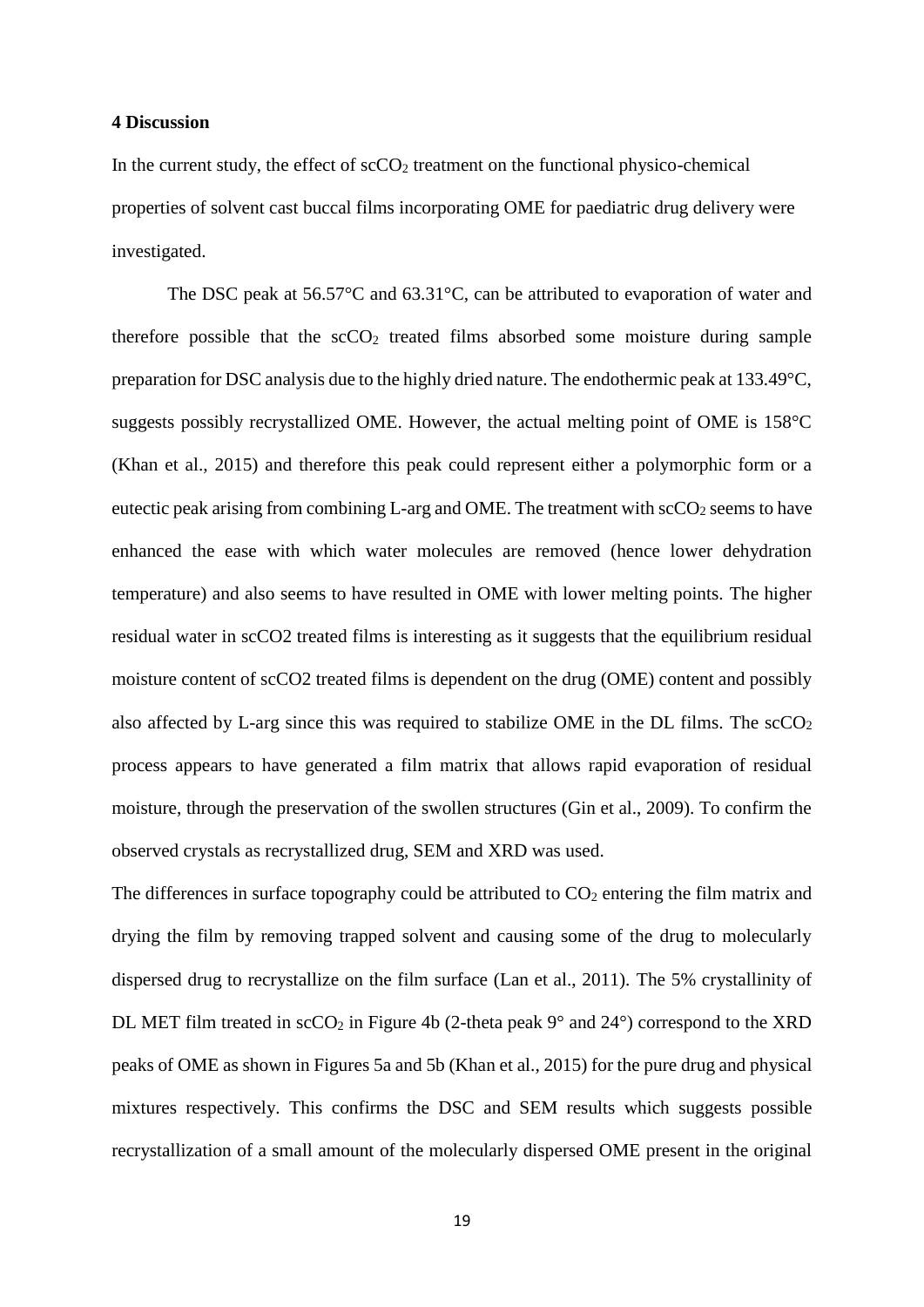DL films. Further, the XRD diffractogram for the physical mixture of the four starting materials (OME, L-arg, PEG400 and MET) contains peaks found in all the pure starting materials, implying very little interaction in the physical mixtures, unlike the case of DL films, where most of the components were largely amorphous, with the exception of the small amounts of OME which appeared crystalline after  $\mathrm{scCO}_2$  treatment.

The various unique IR peaks observed for the different films analysed indicated that the physical property of both BLK and DL loaded films did change via new physical and chemical interactions between the main components (i.e. polymer and PEG for BLK films and polymer, PEG, OME and L-arg for DL films) with  $\sec O_2$  treatment. It further confirms the hypothesis that  $\sec 0_2$  treatment is able to significantly alter performance characteristics of thin films by altering the functional physico-chemical properties.

The significant changes in hydration properties of the films with scCO2 treatment is expected to impact on the drug release characteristics of the treated films once in contact with saliva. The main step of  $\frac{\text{scCO}_2}{\text{consists}}$  of the anomalous swelling of polymer thin films caused by  $\sec O_2$  within the film matrix. This could be due to the fact that  $\sec O_2$  dried these films in a far more efficient manner and the resulting films were most probably more porous than the original ones. They fell apart as soon as they came in contact with water as they were 'charged' to have a high affinity for water due to a higher specific surface area (Li et al., 2007; Pham et al., 2003).

The reduced mucoadhesion of the treated films is can be explained by the swelling results discussed above. In the case of the non-treated films, the formulations hydrated more slowly and formed a swollen gel without disintegrating, which allowed formation of stronger physical interactions between the swollen polymer (MET) and the model mucosa (gelatine gel) surface. In the case of the scCO2 treated films, the rapid hydration and eventual disintegration of the hydrated matrix will have quickly formed a low viscosity gel which flows easily and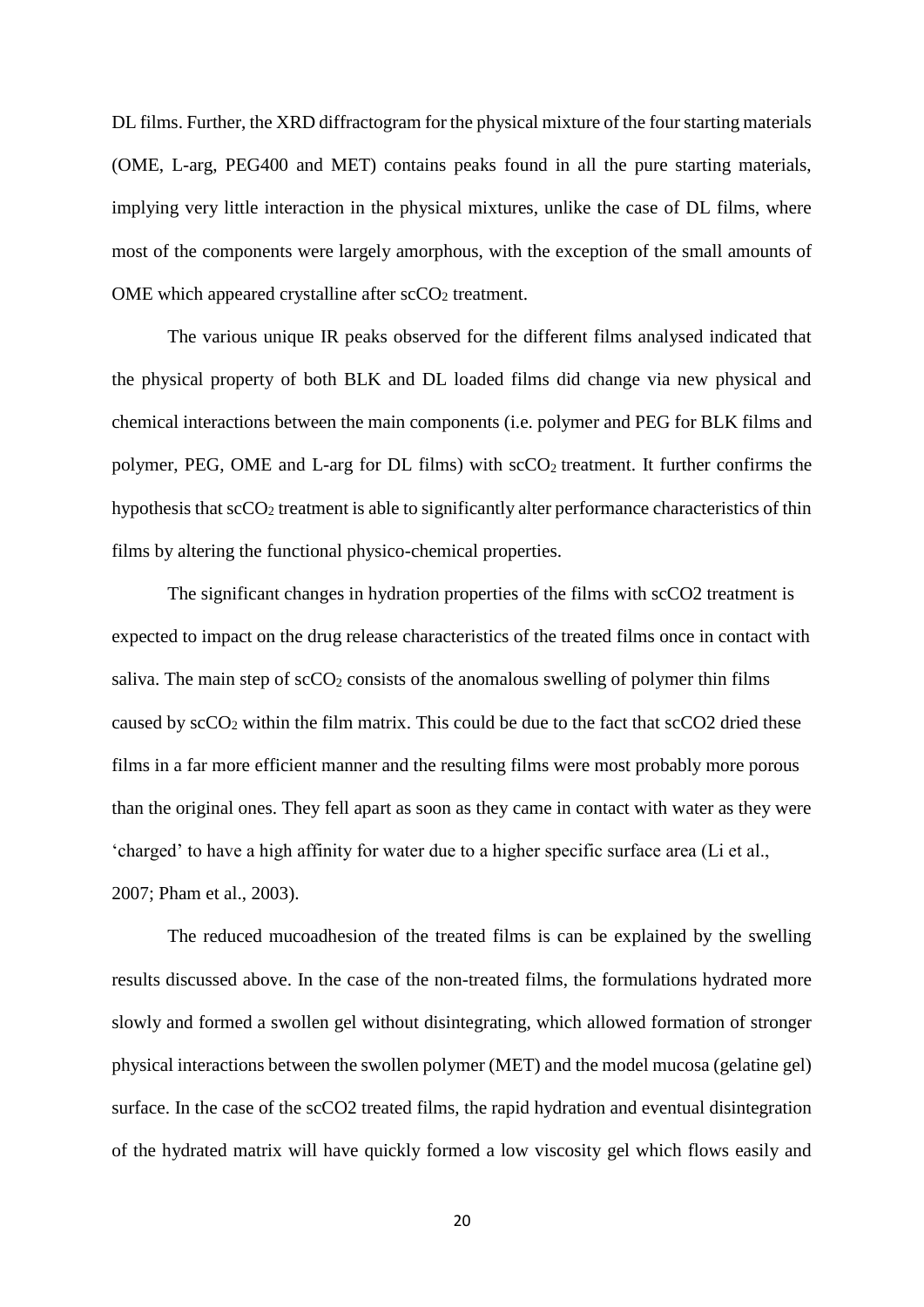therefore had weaker interaction and shorter contact time with the surface of the gelatine gel. This is interesting and can be explained by the diffusion theory of mucoadhesion where the initial swelling stage is necessary to allow for inter-molecular diffusion between the polymeric chains and that of the mucosa surface to consolidate adhesive forces. However, if this initial hydration and swelling is too rapid, it results in the formation of a slippery mucilage which is less adhesive (Ayensu et al., 2012; Pawar et al., 2014).

The higher cumulative release in  $\rm{sCCO}_2$  treated DL film is related to rapid disintegration as observed in the hydration (swelling) data. The slower release of OME from the non-treated film could be attributed to the initial swelling of the polymeric network of MET over a longer period to form a more viscous gel which controls the diffusion of drug into the dissolution medium. It is also interesting to note that unlike the non-treated films, which showed a sustained release profile, the  $\sec O_2$  treated films showed two phases of release. The first phase up to 10 minutes released a total of 94% before it plateaued in the second phase. The different phases suggests different mechanisms may be at play during dissolution most likely a combination of drug diffusion and erosion/disintegration which eventually 'dumps' most of the drug into the medium. The comparison of release profiles goes to confirm the conversion of a relatively slower release formulation to rapid disintegration film after treatment with scCO2.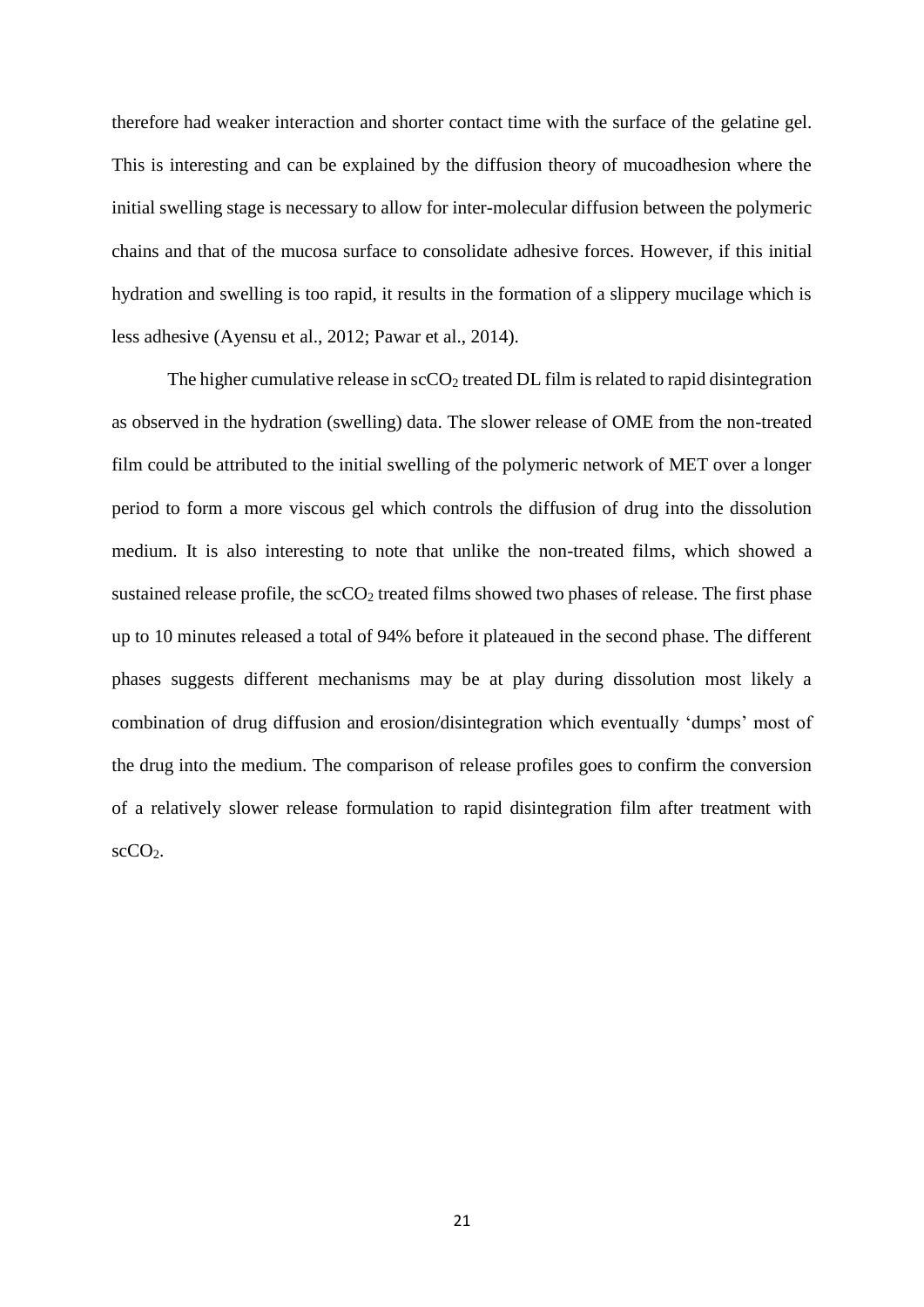In previous studies (Khan et al., 2015, 2016), we developed mucoadhesive and sustained release MET based films incorporating OME as a model drug and L-arg as stabilising agent to prevent drug degradation. Functional characterisation showed release of the drug and subsequent permeation through pig buccal tissues over a two hour period, owing to prolonged retention at the buccal mucosa surface. Different studies report a residence time and ideal release period ranging from 2 – 6 hours (Choi et al., 2000; Figueiras et al., 2009; Khan et al., 2015; Trastullo et al., 2016) with the maximum usually between  $4 - 6$  hours. We opted for the lower time period of 2 hours (Khan et al., 2015, 2016), taking into consideration the expected difficulty of retaining formulations in the buccal region of paediatric patients for prolonged periods, for example challenges such as feeding and tongue movements. This study has shown that treatment of the sustained release films with  $\sec O_2$  changed them into rapid release formulations as observed in the results above.

Overall, the lower adhesion on the model buccal mucosa and higher in vitro release profile of the scCO<sub>2</sub> treated formulations could contribute to concentration of the free drug in saliva within a short period of time. For buccal films intended for only buccal mucosa delivery, the ideal situation is for the drug to be concentrated in the buccal mucosa in a time compatible with its absorption, which was relatively short in the case of the treated films. This could result in a situation where all the rapidly released drug is not completely absorbed across the buccal mucosa. As a consequence, some of the drug present in the saliva will be absorbed in other regions such as sublingual and GIT after swallowing. However, a study by Choi and Kim (2000) investigating the absorption of OME across human oral cavity, they showed that about 23% of the administered dose was absorbed from the oral cavity in 15 min after the administration of OME solutions. Therefore, though a significant amount of OME was released from the scCO2 treated films, within 30 minutes, it is still possible that enough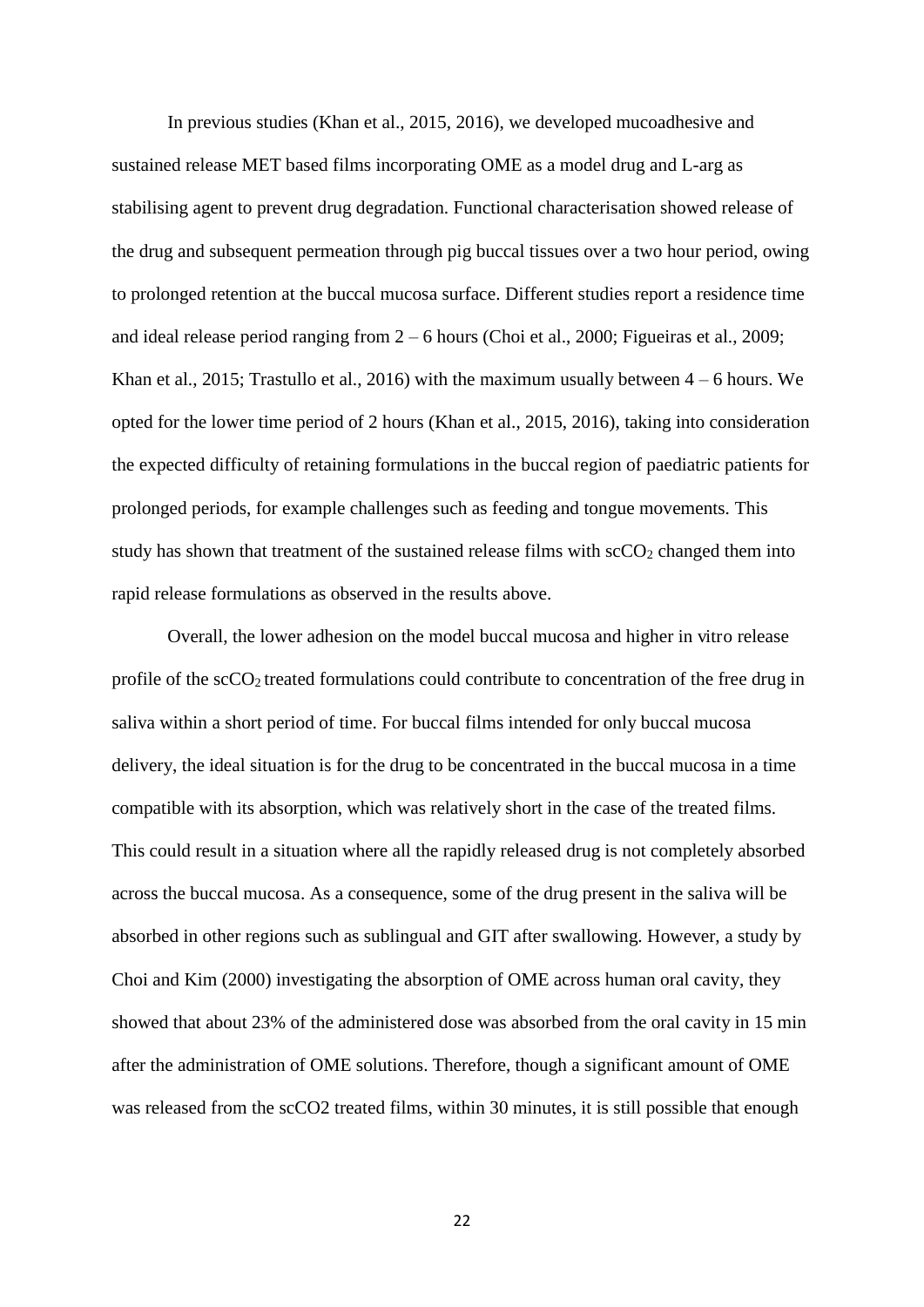could be absorbed across the buccal mucosa and sublingual route to elicit the desired systemic therapeutic action.

In a recent study, Chonkar and co-workers developed fast dissolving HPMC based buccal films incorporating nanoparticles loaded with lercanidipine and showed high dissolution rates and improved ex-vivo permeation through porcine buccal mucosa (Chonkar et al., 2016). Haque and Sheela (2015), developed polymer-bound fast dissolving buccal films of chitosan containing different disintegrating agents, for buccal delivery of metformin hydrochloride. They showed that disintegration time was less than 30 minutes for all formulations, attributed to the effect of the disintegrants. The optimum formulation combining sodium starch glycolate and microcrystalline cellulose, released 92.2% within 6 minutes which was deemed appropriate for rapid absorption across the buccal mucosa. A buccal mucoadhesive fast dissolving film was developed using pullulan as the main component and physically evaluated for moisture content, disintegration time, and mucoadhesion. The films showed respective values  $14\%$ ,  $41.6$  seconds and  $40$  kg/cm<sup>2</sup> for moisture content, disintegration time and mucoadhesive force, which were deemed appropriate (Vila et al., 2014). These values were not too different from that obtained in the current study.

Further, given that it can be challenging for a younger paediatric patient to hold a film in the buccal region long enough, whilst some find it difficult to swallow significant amounts of liquid formulations due to possible vomiting, use of rapid disintegrating films of OME combining both oral mucosa (buccal, sublingual) and GIT absorption appear to be will be a feasible approach to paediatric delivery of OME. In addition, the volume of hydration and dissolution medium used to hydrate the films at a given time point, is significantly higher than that produced by a normal paediatric patient, and therefore it will be expected to hydrate and release drug more slowly in vivo.

23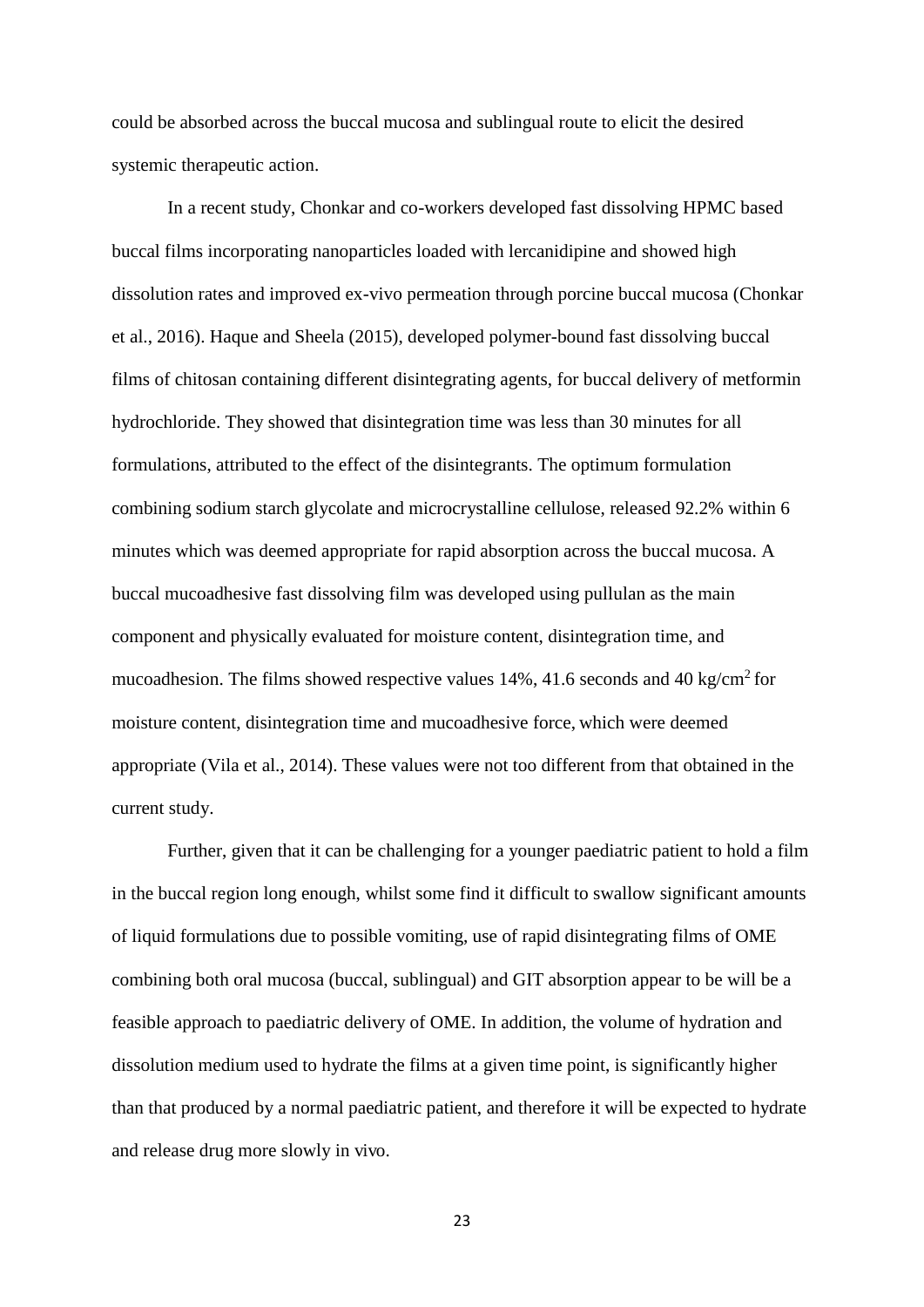#### **5 Conclusion**

The results show that  $\sec O_2$  caused significant changes to the physical properties and functional performance characteristics of the MET films and converted the original DL MET films from a sustained release formulation to a fast dissolving drug release system, releasing > 90% of OME within 15 minutes. Therefore,  $\sec O_2$  drying can offer real opportunities for the formulation of fast dissolving thin films with the potential for paediatric buccal administration and subsequently easily swallowed with little difficulty. Though the release within 15 minutes is short, this could prove ideal for children with swallowing difficulties, by the combination of buccal absorption initially, followed by GIT absorption upon swallowing of non-absorbed portion.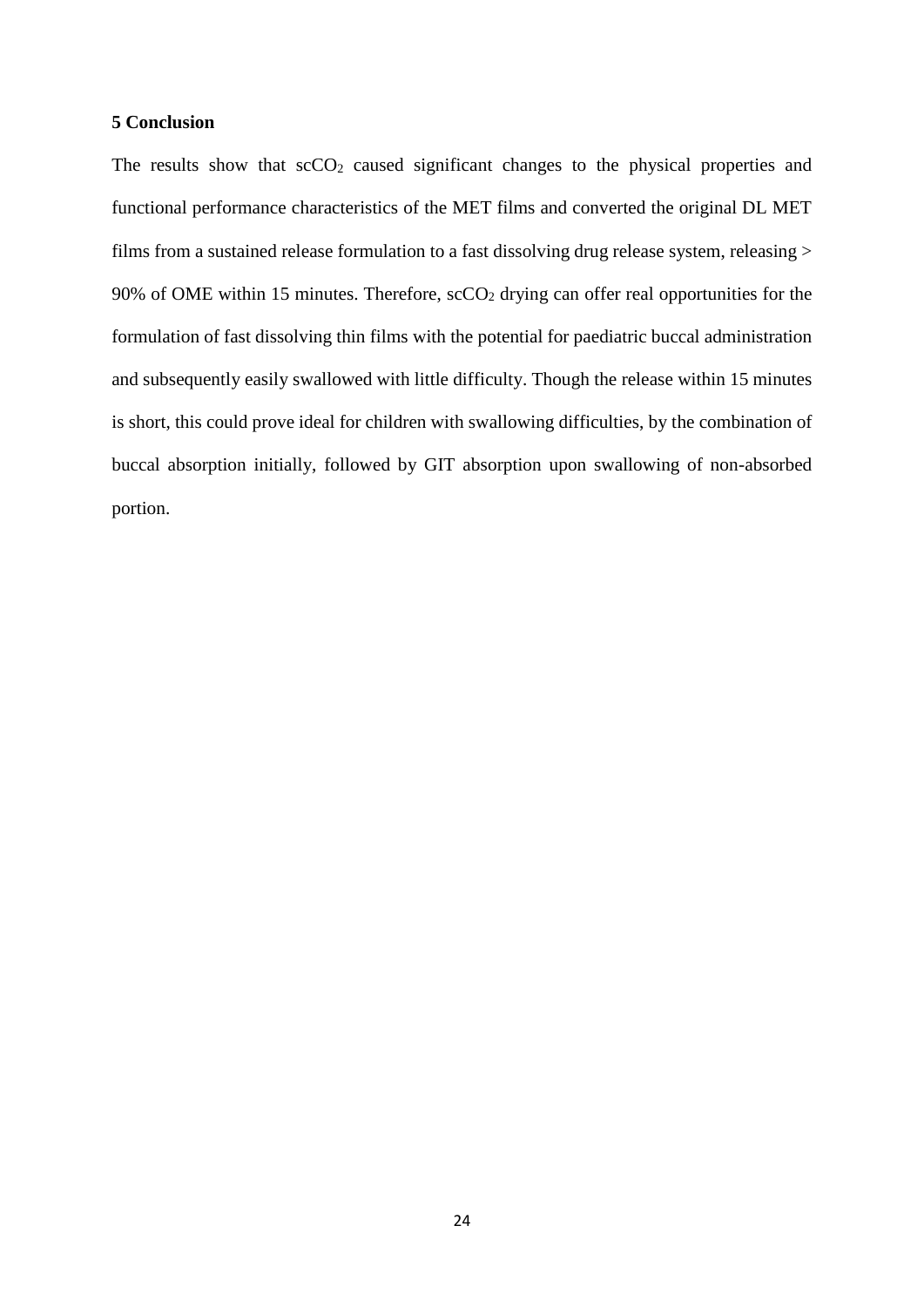#### **5 References**

Aydin, H.M., Turk, M., Calimli, A., Piskin, E., 2006. Attachment and growth of fibroblasts on poly(L-lactide /ε-caprolactone) scaffolds prepared in supercritical  $CO<sub>2</sub>$  and modified by polyethylane imine grafting with ethylene diamine-plasma in a glow-discharge apparatus. The Int. J. Artif. Org. 29(9), 873-880.

Ayensu, I., Mitchell, J.C., Boateng, J.S., 2012. Effect of membrane dialysis on characteristics of lyophilised chitosan wafers for potential buccal delivery of proteins. Int. J. Biol. Macromol. 50, 905-909.

[Brunner, G.](http://www.ncbi.nlm.nih.gov/pubmed/?term=Brunner%20G%5BAuthor%5D&cauthor=true&cauthor_uid=22432584), 2010. Applications of supercritical fluids. [Annual Rev. Chem. Biomol. Eng.](http://www.ncbi.nlm.nih.gov/pubmed/22432584) 1, 321-42.

Chapman, B., Rees, C., Lippert, D., Sataloff, R., 2011. Adverse Effects of Long-Term Proton Pump Inhibitor Use: A Review for the Otolaryngologist. J. Voice, 25(2) 236-240[.Choi](http://www.ncbi.nlm.nih.gov/pubmed/?term=Choi%20HG%5BAuthor%5D&cauthor=true&cauthor_uid=10974393)  [HG,](http://www.ncbi.nlm.nih.gov/pubmed/?term=Choi%20HG%5BAuthor%5D&cauthor=true&cauthor_uid=10974393) [Kim CK.](http://www.ncbi.nlm.nih.gov/pubmed/?term=Kim%20CK%5BAuthor%5D&cauthor=true&cauthor_uid=10974393) 2000. Development of omeprazole buccal adhesive tablets with stability enhancement in human saliva. J. Contr. Rel. 68 (3), 397-404.

Choi  $H^1$ , [Jung J,](http://www.ncbi.nlm.nih.gov/pubmed/?term=Jung%20J%5BAuthor%5D&cauthor=true&cauthor_uid=10974394) [Yong CS,](http://www.ncbi.nlm.nih.gov/pubmed/?term=Yong%20CS%5BAuthor%5D&cauthor=true&cauthor_uid=10974394) [Rhee C,](http://www.ncbi.nlm.nih.gov/pubmed/?term=Rhee%20C%5BAuthor%5D&cauthor=true&cauthor_uid=10974394) [Lee M,](http://www.ncbi.nlm.nih.gov/pubmed/?term=Lee%20M%5BAuthor%5D&cauthor=true&cauthor_uid=10974394) [Han J,](http://www.ncbi.nlm.nih.gov/pubmed/?term=Han%20J%5BAuthor%5D&cauthor=true&cauthor_uid=10974394) [Park K,](http://www.ncbi.nlm.nih.gov/pubmed/?term=Park%20K%5BAuthor%5D&cauthor=true&cauthor_uid=10974394) [Kim C.](http://www.ncbi.nlm.nih.gov/pubmed/?term=Kim%20C%5BAuthor%5D&cauthor=true&cauthor_uid=10974394) 2000. Formulation and in vivo evaluation of omeprazole buccal adhesive tablet. [J. Contr. Rel.](http://www.sciencedirect.com/science/journal/01683659) [68\(3\)](http://www.sciencedirect.com/science/journal/01683659/68/3), 405–412.

[Chonkar, A.D,](https://www-scopus-com.scopeesprx.elsevier.com/authid/detail.uri?authorId=55632561300&eid=2-s2.0-84962920194) Rao, J.V., [Managuli, R.S.,](https://www-scopus-com.scopeesprx.elsevier.com/authid/detail.uri?authorId=56549866100&eid=2-s2.0-84962920194) [Mutalik, S.,](https://www-scopus-com.scopeesprx.elsevier.com/authid/detail.uri?authorId=6603906837&eid=2-s2.0-84962920194) [Dengale, S.,](https://www-scopus-com.scopeesprx.elsevier.com/authid/detail.uri?authorId=55935687400&eid=2-s2.0-84962920194) [Jain, P.,](https://www-scopus-com.scopeesprx.elsevier.com/authid/detail.uri?authorId=36455845200&eid=2-s2.0-84962920194) [Udupa, N.](https://www-scopus-com.scopeesprx.elsevier.com/authid/detail.uri?authorId=7006758882&eid=2-s2.0-84962920194) 2016. Development of fast dissolving oral films containing lercanidipine HCl nanoparticles in semicrystalline polymeric matrix for enhanced dissolution and ex vivo permeation [Eur. J.](https://www-scopus-com.scopeesprx.elsevier.com/source/sourceInfo.uri?sourceId=21332&origin=recordpage)  [Pharm. Biopharm. 1](https://www-scopus-com.scopeesprx.elsevier.com/source/sourceInfo.uri?sourceId=21332&origin=recordpage)03, 179-191.

Cooper, A.I., 2000. J. Mater. Chem. 10, 207-234.

Cotsa, P., Lobo, J.M.S., 2001. Modeling and comparison of dissolution profiles. Eur. J. Pharm. Sci. 3 (2), 123-133.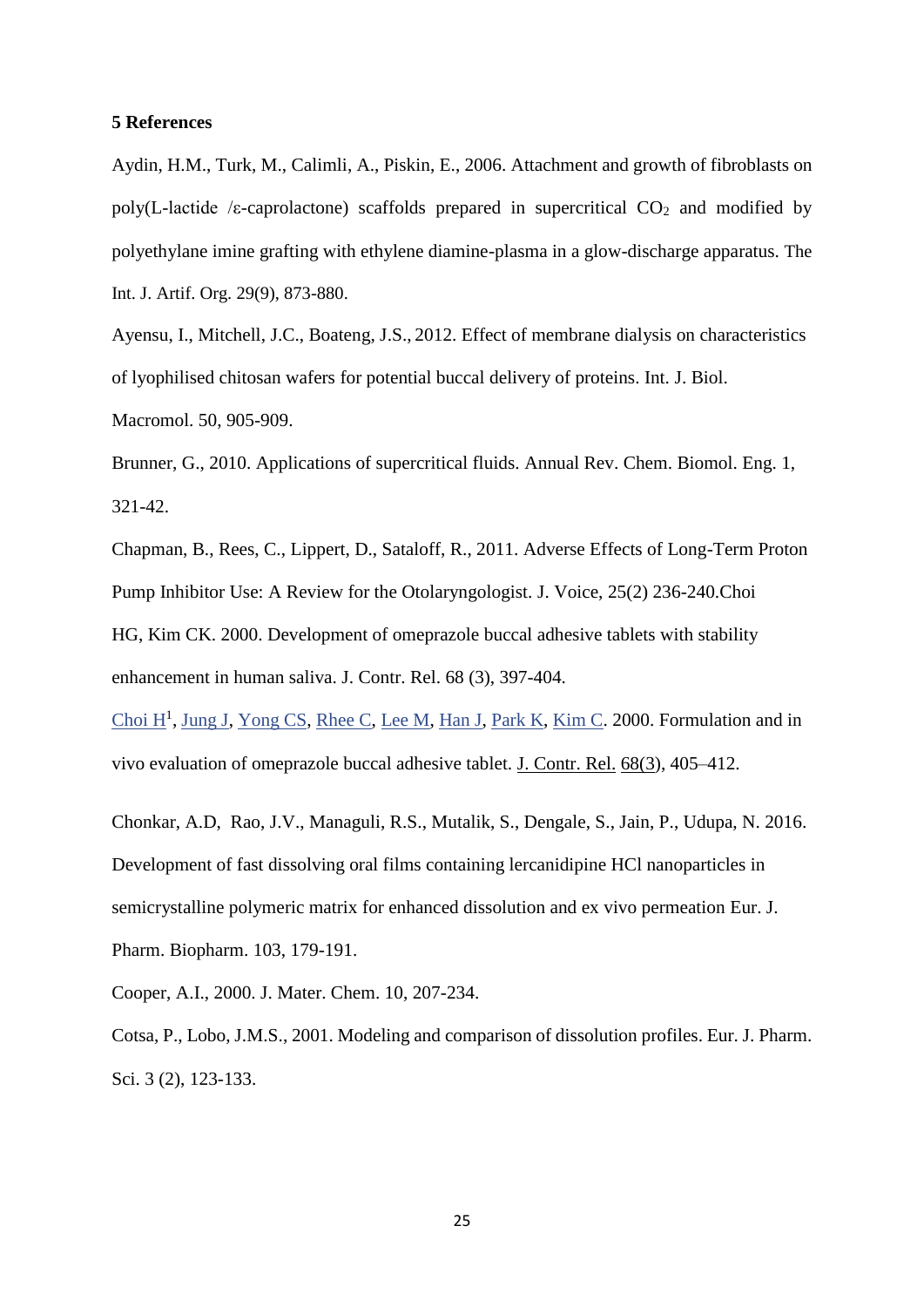Cui, F., He, C., He, M., Cui, T., Yin, L., Qian, F., Yin, C., 2008. Preparation and evaluation of chitosan-ethylenediaminetetraacetic acid hydrogel films for the mucoadhesive transbuccal delivery of insulin. J. Biomed. Mater. Res. Part A, 1064-1071.

Duarte, A.R.C., Mano, J.F., Reis, R.L., 2015. Polymer Processing Using Supercritical Fluid– Based Technologies for Drug Delivery and Tissue Engineering Applications. Taylor & Francis group, Pan Stanford.

Falk, R., Randolph, T.M., Meyer, J.D., Kelly, R.M., 1997. Controlled Release of ionic compound from poly (L-Lactide) microspheres produces by precipitation with a compressed anti-solvent. J. Contr. Rel. 44 (1) 77.

[Figueiras,](http://www.sciencedirect.com/science/article/pii/S093964110800324X) A., [Hombach,](http://www.sciencedirect.com/science/article/pii/S093964110800324X) J., [Veiga,](http://www.sciencedirect.com/science/article/pii/S093964110800324X) F., [Bernkop-Schnürch,](http://www.sciencedirect.com/science/article/pii/S093964110800324X) A. 2009. In vitro evaluation of natural and methylated cyclodextrins as buccal permeation enhancing system for omeprazole delivery. [Eur. J. Pharm. Biopharm.](http://www.sciencedirect.com/science/journal/09396411) [71\(2\)](http://www.sciencedirect.com/science/journal/09396411/71/2), 339–345.

Fu, Y., Kao, W.J., 2010. Drug release Kinetics and transport mechanisms of non-degradable polymeric delivery system. Expert Opin. Drug Deliv. 7(4): 429-444.

Gin, P., Asada, M., Endoh, M.K., Gedelian, C., Lu, T.M., Koga, T., 2009. Introduction of molecular scale porosity into semicrystalline polymer thin films using supercritical carbon dioxide. Appl. Phys. Lett. 94, 121908.

Ginty, P., Whittaker, M., Shakesheff, K., Howdle, S., 2005. Drug Delivery goes supercritical. Mater. Today. 8(8), 42-48.

[Haque, S.E.,](https://www-scopus-com.scopeesprx.elsevier.com/authid/detail.uri?authorId=56967658700&eid=2-s2.0-84947548991) [Sheela, A.](https://www-scopus-com.scopeesprx.elsevier.com/authid/detail.uri?authorId=55443299500&eid=2-s2.0-84947548991) 2015. Development of polymer-bound fast-dissolving metformin buccal film with disintegrants, [Int. J. Nanomed. 1](https://www-scopus-com.scopeesprx.elsevier.com/source/sourceInfo.uri?sourceId=7700153108&origin=recordpage)0, 199-205.

Karakeçili, A., Arıkan, A., 2012. Preparation of chitosan-nanohydroxyapatite composite scaffolds by a supercritical  $CO<sub>2</sub>$  assisted process. Polym. Comp. 33(7) 1215-1223. Kendall, J.L., Canelas, D.A., Young, J.L., Desimone, J.M., 1999. Polymerization in supercritical carbon dioxide. Chem. Rev, 99 (2), 543 - 564.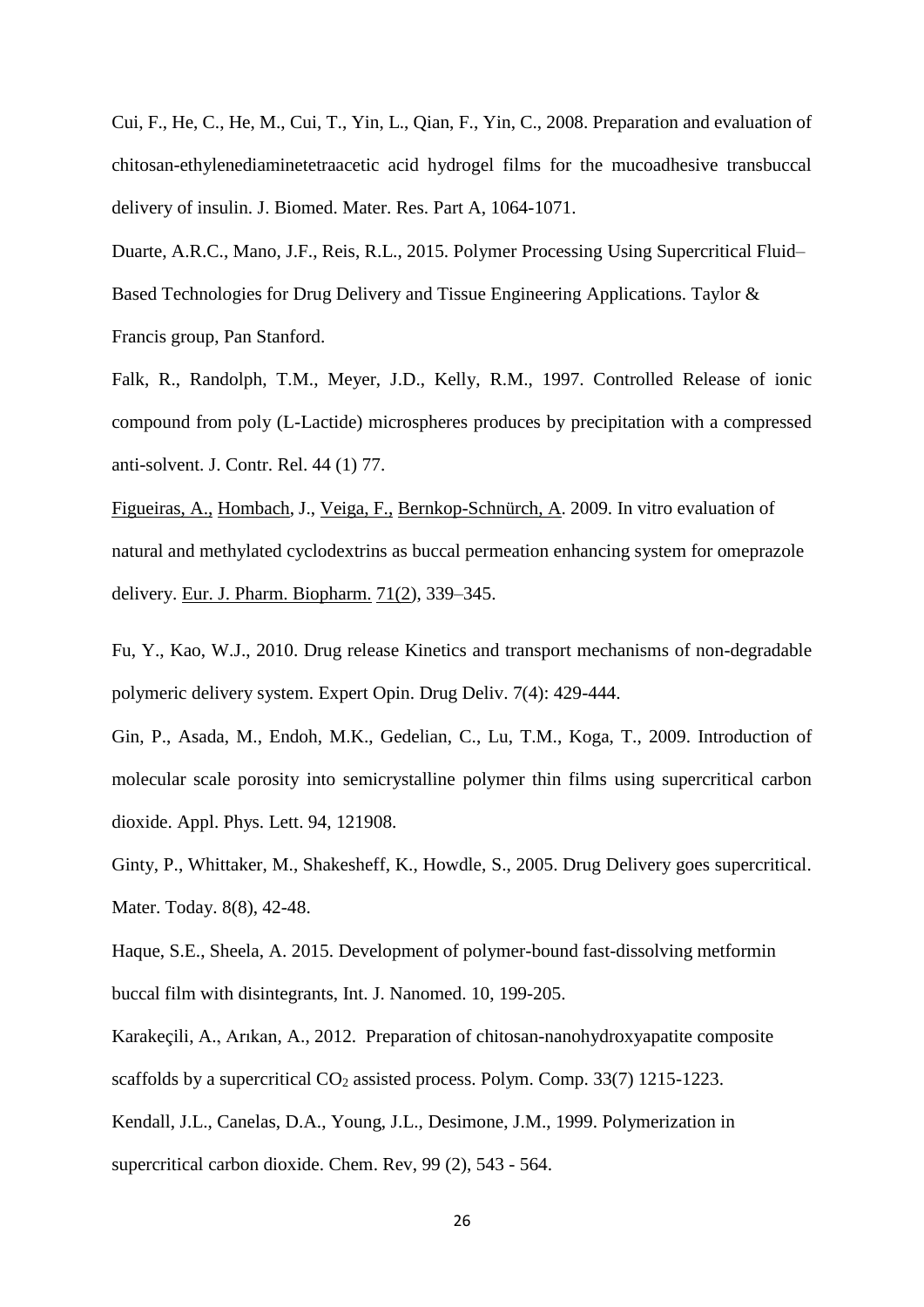Khan, S., Trivedi, V., Boateng, J.S. 2016. Functional physico-chemical, ex vivo permeation and cell viability characterization of omeprazole loaded buccal films for paediatric drug delivery. Int. J. Pharm. 500 (1-2), 217–226.

Khan, S., Boateng, J.S., Mitchell, J., Trivedi, V., 2015. Formulation, Characterisation and Stabilisation of Buccal Films for Paediatric Drug Delivery of Omeprazole. AAPS PharmSciTech DOI 10.1208/s12249-014-0268-7.

Kianfar, F., Ayensu, I., Boateng, J.S., 2014. Development and physico-mechanical characterization of carrageenan and poloxamer based lyophilized matrix as a potential buccal drug delivery system. Drug Dev. Ind Pharm. 40(3), 361-369.

Kiran, [E.](http://www.sciencedirect.com/science/article/pii/S0896844615301844), 2016. Supercritical fluids and polymers – The year in review – 2014. [The J](http://www.sciencedirect.com/science/journal/08968446)  [Supercrit](http://www.sciencedirect.com/science/journal/08968446). Fluids. [110,](http://www.sciencedirect.com/science/journal/08968446/110/supp/C) 126–153.

Knez, Z., Hrncic, M.K., Skerget, M., 2015. Particle Formation and Product Formulation Using Supercritical Fluids. Annual Rev. Chem. Biomol. Eng. 6, 379-407.

Lan, Q., Yu, J., Zhang, J., He, J., 2011. Enhanced crystallization of Bisphenol a polycarbonate in thin and ultrathin films by supercritical carbon dioxide. ACS Publications. 44, 5743-5749.

Li, Y., Park, E.J., Lim, K.T., Johnston, K.P., Green, P.F., 2007. Role of interfacial interactions on the anomalous swelling of polymer thin films in supercritical carbon dioxide. Wily Inter Science. 45, 1313-1324.

Lui, F., Ranmal, S., Batchelor, H.K., Orlu-Gul, M., Ernest, T.B., Thomas, I.W., Flanagan, T., Tuleu, C. 2014. Patient-Centred Pharmaceutical Design to Improve Acceptability of Medicines: Similarities and Differences in Paediatric and Geriatric Populations. Drugs. 74(16), 1871–1889.

Lopez, F.L., Ernest, T.B., Tuleu, C., Gul, M.O., 2015. Formulation approaches to pediatric oral drug delivery: benefits and limitations of current platforms. Expert Opin. Drug Deliv. 12(11): 1727–1740.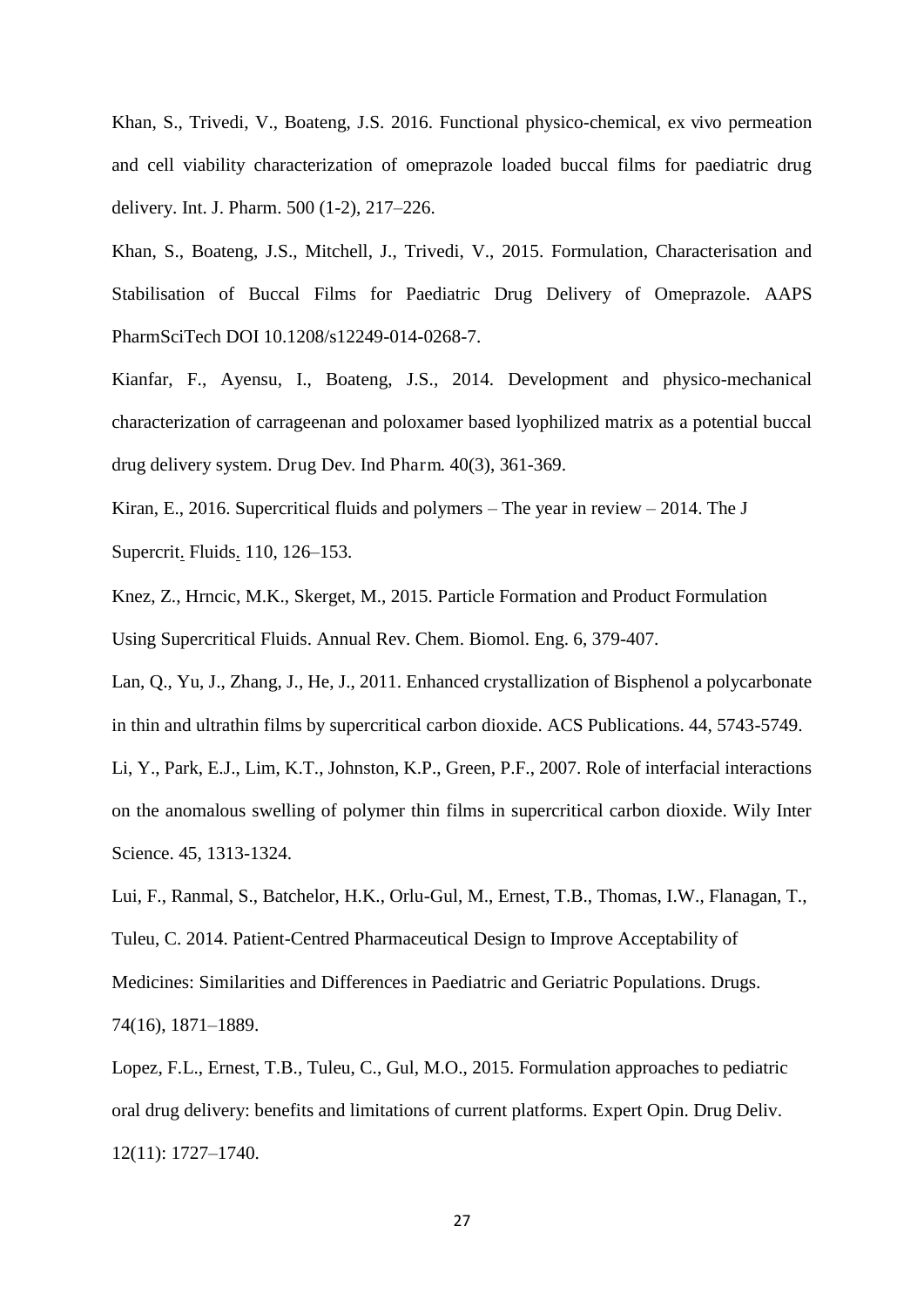Mansuri, N.S., Parejiva, P.B., Soniwala, M.M., 2016. Glimpse of drug delivery systems for proton pump inhibitors. Int. J. Pharm. Sci. Rev. Res. 36(1), 81-88.

Mohamed, A., Eastoe, J., 2011. How can we use carbon dioxide as a solvent? Contemp. Topics Sch. Sci. 93, 73 - 80.

Pawar, H.V., Boateng, J.S., Ayensu, I., Tetteh, J., 2014. Multi functional medicated lyophilised wafer dressing for effective chronic wound healing. J. Pharm. Sci. 103(6) 1720 - 1733.

Pham, V.Q., Rao, N., Ober, C.K., 2003. Swelling and dissolution rate measurement of polymers thin films in supercritical carbon dioxide. [The J. Supercrit. Fluid.](http://www.sciencedirect.com/science/journal/08968446) 31, 323-328.

[Quiño,](http://www.sciencedirect.com/science/article/pii/S089684461530156X) J., Ruehl, [M.](http://www.sciencedirect.com/science/article/pii/S089684461530156X), [Klima,](http://www.sciencedirect.com/science/article/pii/S089684461530156X) T., [Ruiz,](http://www.sciencedirect.com/science/article/pii/S089684461530156X) F., [Will,](http://www.sciencedirect.com/science/article/pii/S089684461530156X) S., [Braeuer,](http://www.sciencedirect.com/science/article/pii/S089684461530156X) A., 2016. Supercritical drying of aerogel: In situ analysis of concentration profiles inside the gel and derivation of the effective binary diffusion coefficient using Raman spectroscopy. The J. [Supercrit](http://www.sciencedirect.com/science/journal/08968446). Fluid. [108,](http://www.sciencedirect.com/science/journal/08968446/108/supp/C) 1-12.

Rinki, K., Tripathi, S., Dutta, P.K., Dutta, J., Hunt, A.J., Macquarrie, D.J., Clark, J.H., 2009. Direct chitosan scaffold formation via chitin whiskers by a supercritical carbon dioxide method: a green approach. J. Mater. Chem. 19, 8651-8655.

Rudrangi, S.R.S., Trivedi, V., Mitchell, J.C., Wicks, S.R., Alexander, B.D., 2015.

Preparation of olanzapine and methyl-β[-cyclodextrin complexes using a single-step,](http://www.sciencedirect.com/science/article/pii/S0378517315301599) 

[organic solvent-free supercritical fluid process: An approach to enhance the solubility and](http://www.sciencedirect.com/science/article/pii/S0378517315301599)  [dissolution properties.](http://www.sciencedirect.com/science/article/pii/S0378517315301599) Int. J. Pharm. 494(1), 408-416.

Shivonen, M., Jarvenpaa, E., Hietaniemi, V., Huopalathi, R., 1999. Advances in supercritical carbon dioxide technologies. Trends Food Sci. Tech. 10, 217-222.

[Tabernero,](https://www.researchgate.net/profile/Antonio_Tabernero2) A., [del Valle,](https://www.researchgate.net/profile/Eva_Martin_del_Valle) E.M., [Galán,](https://www.researchgate.net/profile/Miguel_Galan2) M.A., 2012. Supercritical fluids for pharmaceutical particle engineering: Methods, basic fundamentals and modelling. Chem. Eng. Proc. 60:9– 25.

28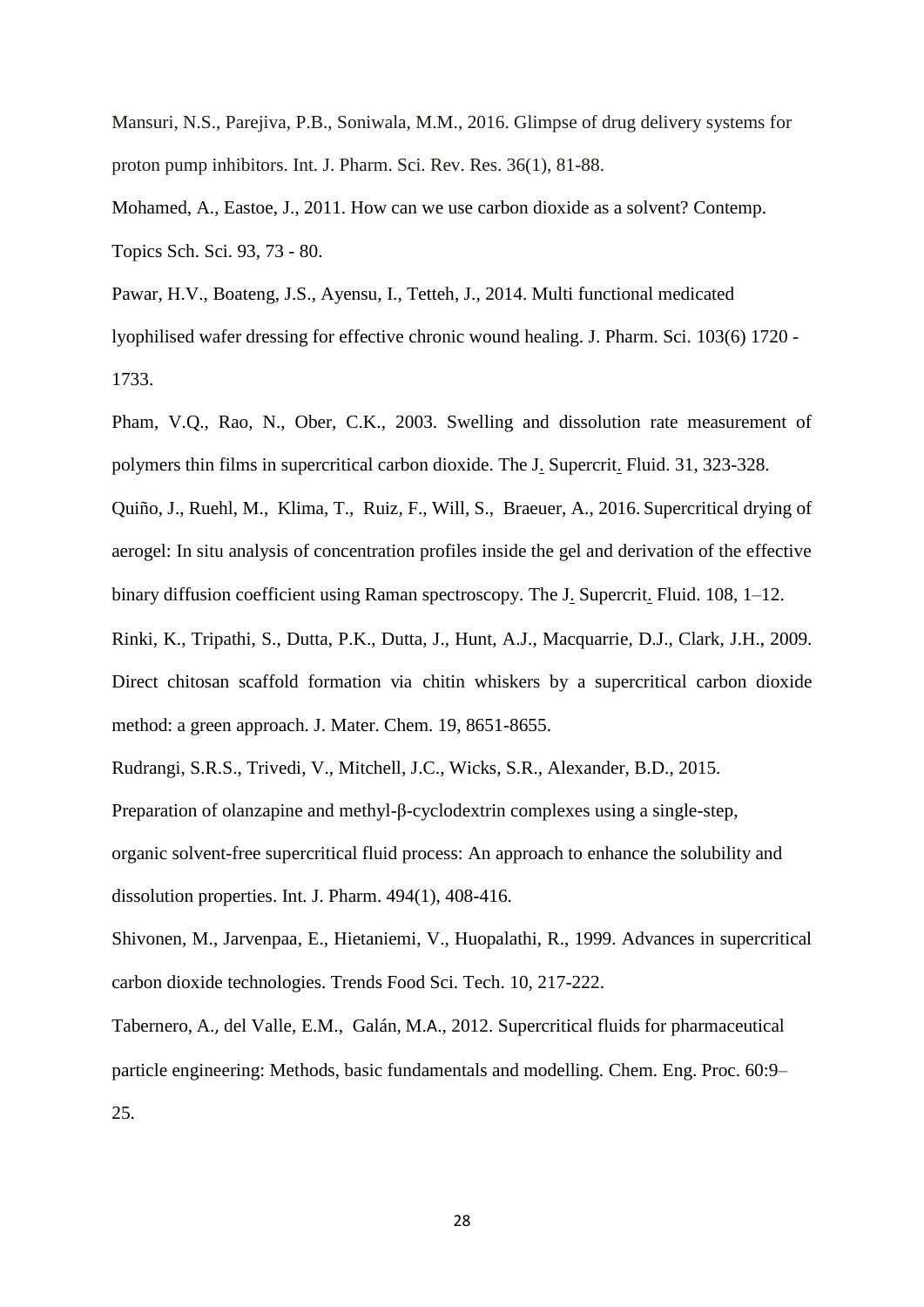Trastullo, R., Abruzzo, A., Saladini, B., Gallucci, M.C., Cerchiara, T., Luppi B., Bigucci, F., 2016. Design and evaluation of buccal films as paediatric dosage form for transmucosal delivery of ondansetron. Eur. J. Pharm. Biopharm. 105, 115-121.

[Vila, M.M.D.C.,](https://www-scopus-com.scopeesprx.elsevier.com/authid/detail.uri?authorId=7103149906&eid=2-s2.0-84910005990) [Tardelli, E.R.,](https://www-scopus-com.scopeesprx.elsevier.com/authid/detail.uri?authorId=56413022800&eid=2-s2.0-84910005990) [Chaud, M.V.,](https://www-scopus-com.scopeesprx.elsevier.com/authid/detail.uri?authorId=8845188500&eid=2-s2.0-84910005990) [Tubino, M.,](https://www-scopus-com.scopeesprx.elsevier.com/authid/detail.uri?authorId=7003544483&eid=2-s2.0-84910005990) [Balcão, V.M.](https://www-scopus-com.scopeesprx.elsevier.com/authid/detail.uri?authorId=6603449856&eid=2-s2.0-84910005990) 2014.

Development of a buccal mucoadhesive film for fast dissolution: Mathematical rationale, production and physicochemical characterization, [Drug Del.](https://www-scopus-com.scopeesprx.elsevier.com/source/sourceInfo.uri?sourceId=20770&origin=recordpage) 21 (7), 530-539.

[Yañez, F.](http://www.ncbi.nlm.nih.gov/pubmed/?term=Ya%C3%B1ez%20F%5BAuthor%5D&cauthor=true&cauthor_uid=20934541), [Martikainen, L.](http://www.ncbi.nlm.nih.gov/pubmed/?term=Martikainen%20L%5BAuthor%5D&cauthor=true&cauthor_uid=20934541), [Braga, M.E.](http://www.ncbi.nlm.nih.gov/pubmed/?term=Braga%20ME%5BAuthor%5D&cauthor=true&cauthor_uid=20934541), [Alvarez-Lorenzo, C.](http://www.ncbi.nlm.nih.gov/pubmed/?term=Alvarez-Lorenzo%20C%5BAuthor%5D&cauthor=true&cauthor_uid=20934541), [Concheiro, A.](http://www.ncbi.nlm.nih.gov/pubmed/?term=Concheiro%20A%5BAuthor%5D&cauthor=true&cauthor_uid=20934541), [Duarte C.M.](http://www.ncbi.nlm.nih.gov/pubmed/?term=Duarte%20CM%5BAuthor%5D&cauthor=true&cauthor_uid=20934541), [Gil, M.H.](http://www.ncbi.nlm.nih.gov/pubmed/?term=Gil%20MH%5BAuthor%5D&cauthor=true&cauthor_uid=20934541), [de Sousa, H.C.](http://www.ncbi.nlm.nih.gov/pubmed/?term=de%20Sousa%20HC%5BAuthor%5D&cauthor=true&cauthor_uid=20934541), 2011. Supercritical fluid-assisted preparation of imprinted contact lenses for drug delivery. [Acta Biomater.](http://www.ncbi.nlm.nih.gov/pubmed/20934541) 7(3); 1019-30.

Widder, K., Hall, W., Olmstead, K., 2004. Transmucosal delivery of proton pump inhibitors US Patent. 20040006111 A1.

#### **FIGURE LEGENDS**

Figure 1 Digital images showing physical appearance of (a) non-treated BLK films, (b) nontreated DL films, (c)  $\sec O_2$  treated BLK films (d)  $\sec O_2$  treated DL films.

Figure 2 DSC thermograms of (a)  $\sec O_2$  treated and non-treated BLK MET films and (b)  $\text{scCO}_2$  treated and non-treated DL MET films.

Figure 3 SEM micrographs of (a) pure OME (b) pure L-arg, (c)  $\sec O_2$  treated BLK films and (d)  $\mathrm{sCO}_2$  treated DL films.

Figure 4 XRD diffractograms for (a) BLK films and (b) DL films with and without  $\sec O_2$ treatment.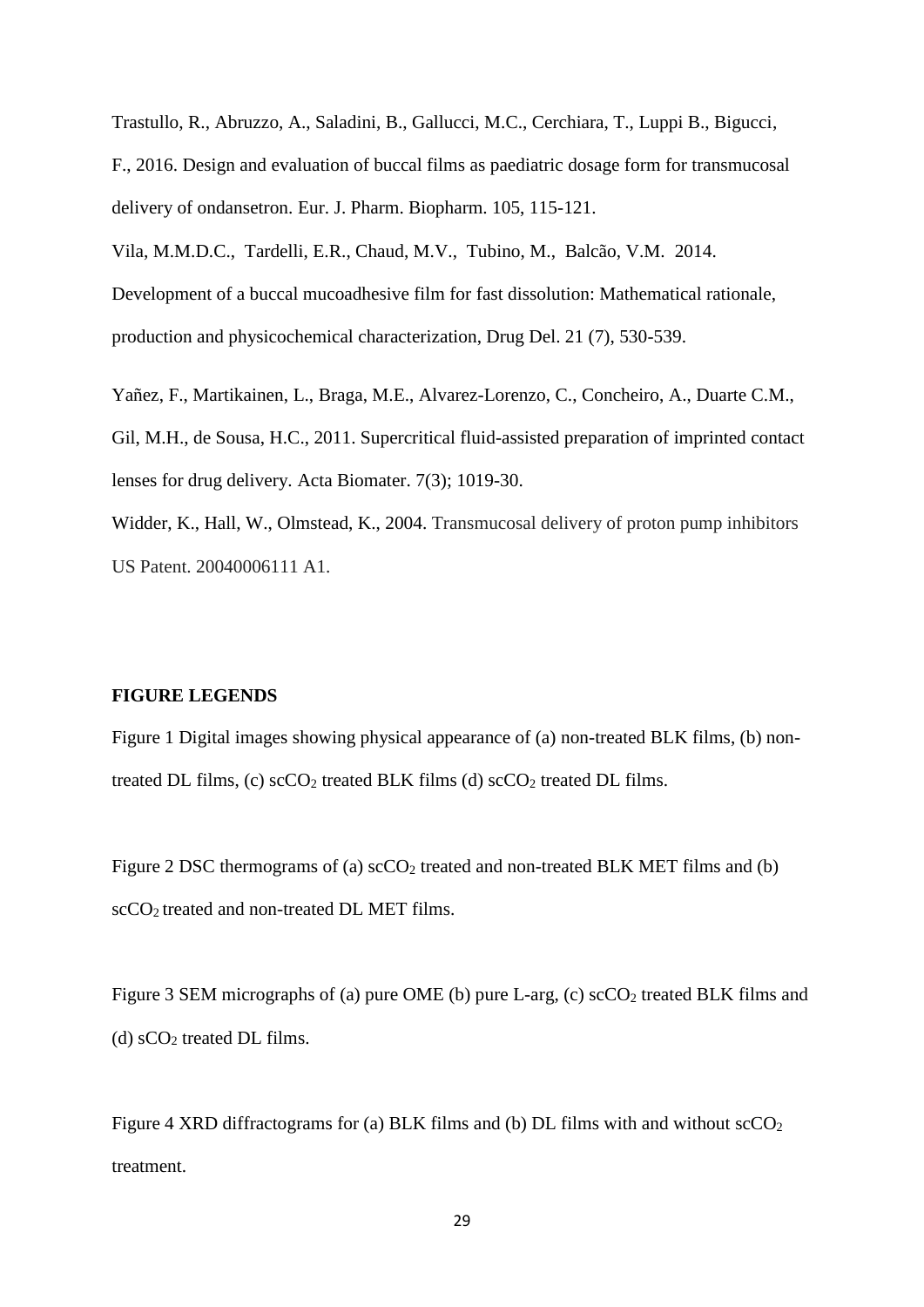Figure 5 (a) XRD diffractograms for the pure MET, OME, L-arg and PEG 400 and (b) XRD diffractogram of physical mixture comprising film formulation components (MET, OME, Larg and PEG 400)

Figure 6 FT-IR spectra of (a) BLK films with and without  $\sec O_2$  treatment and (b) DL films with and without scCO<sub>2</sub> treatment.

Figure 7 In-vitro mucoadhesion profiles of (a) BLK film and (b) DL film with and without  $scCO<sub>2</sub>$  treatment (mean  $\pm$  SD, n = 3).

Figure 8 Drug dissolution profiles showing cumulative percent release against time of OME from both scCO2 treated and untreated DL films (mean  $\pm$  SD, n = 3).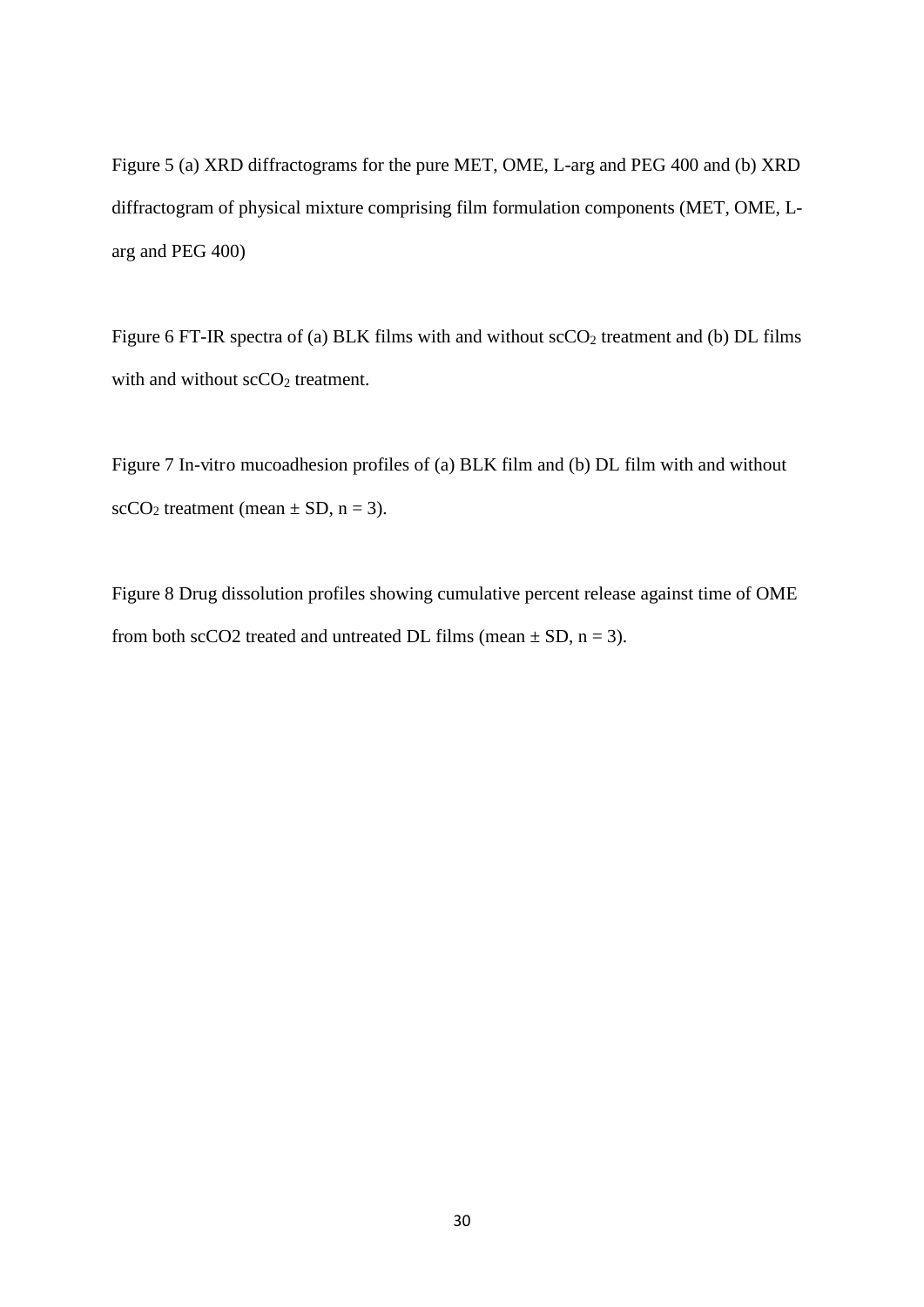

**Figure 1** 

**For colour online and print in black and white**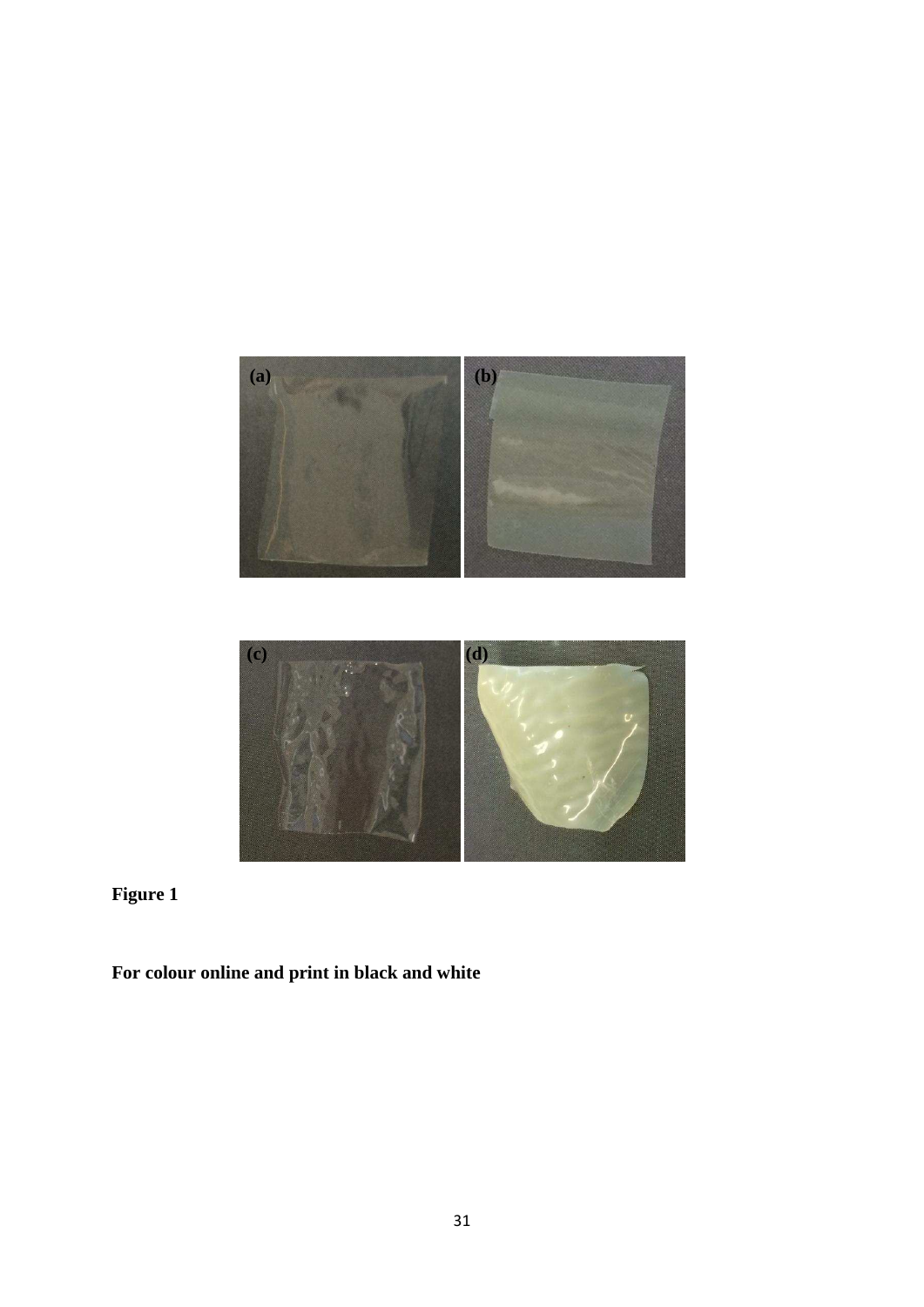

(a)



**Figure 2**

**For colour online and print in black and white**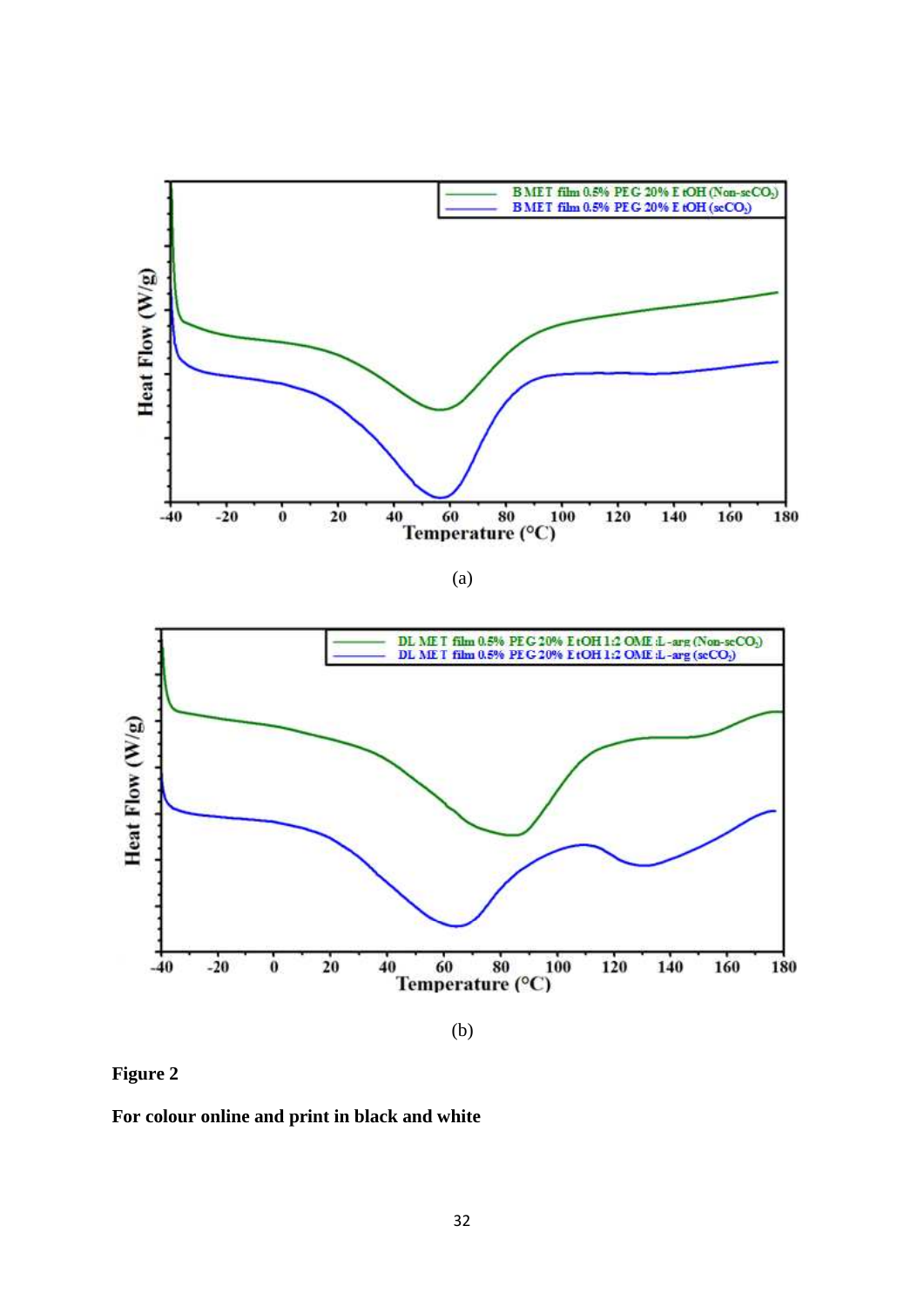

**Figure 3**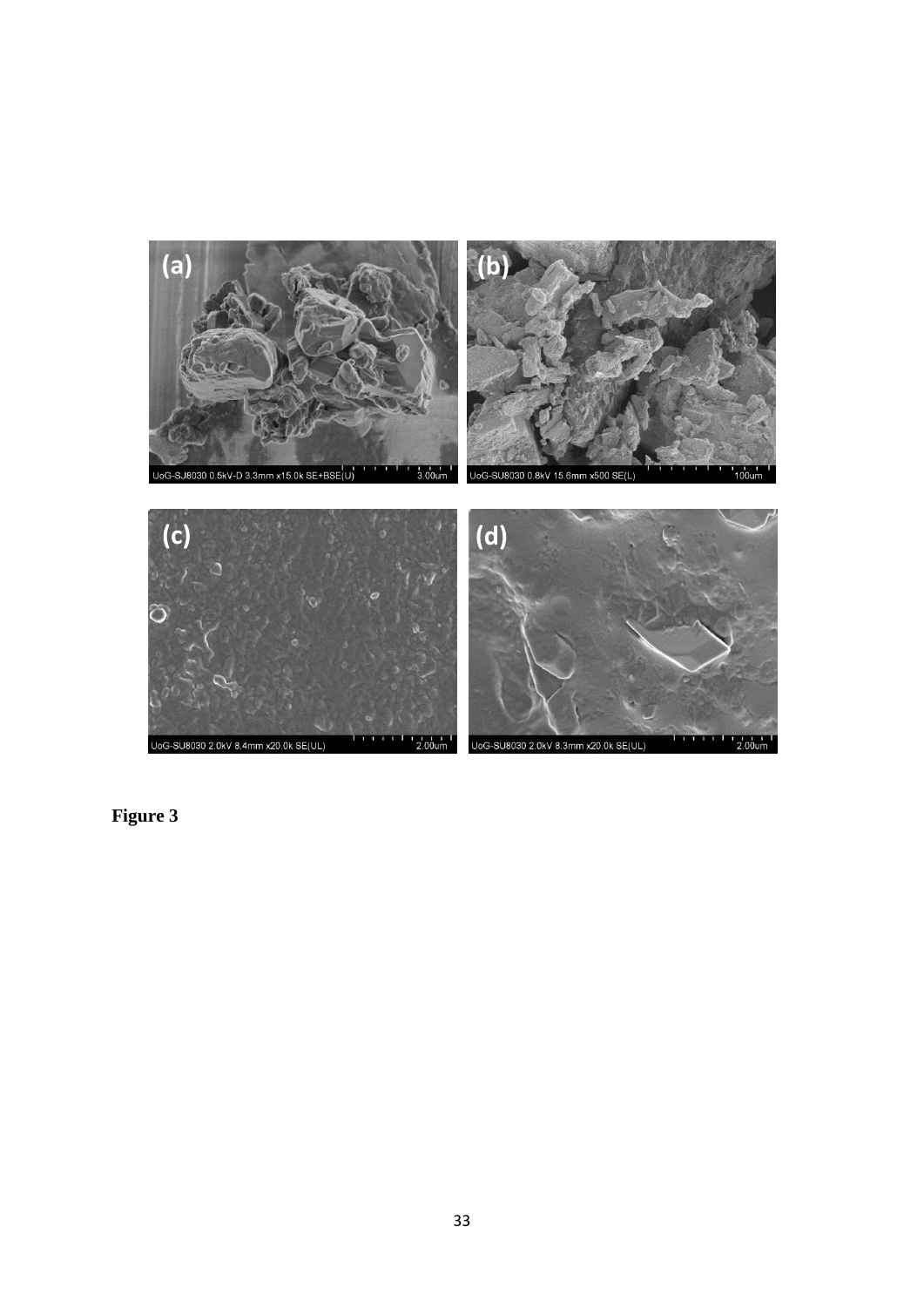



**For colour online and print in black and white**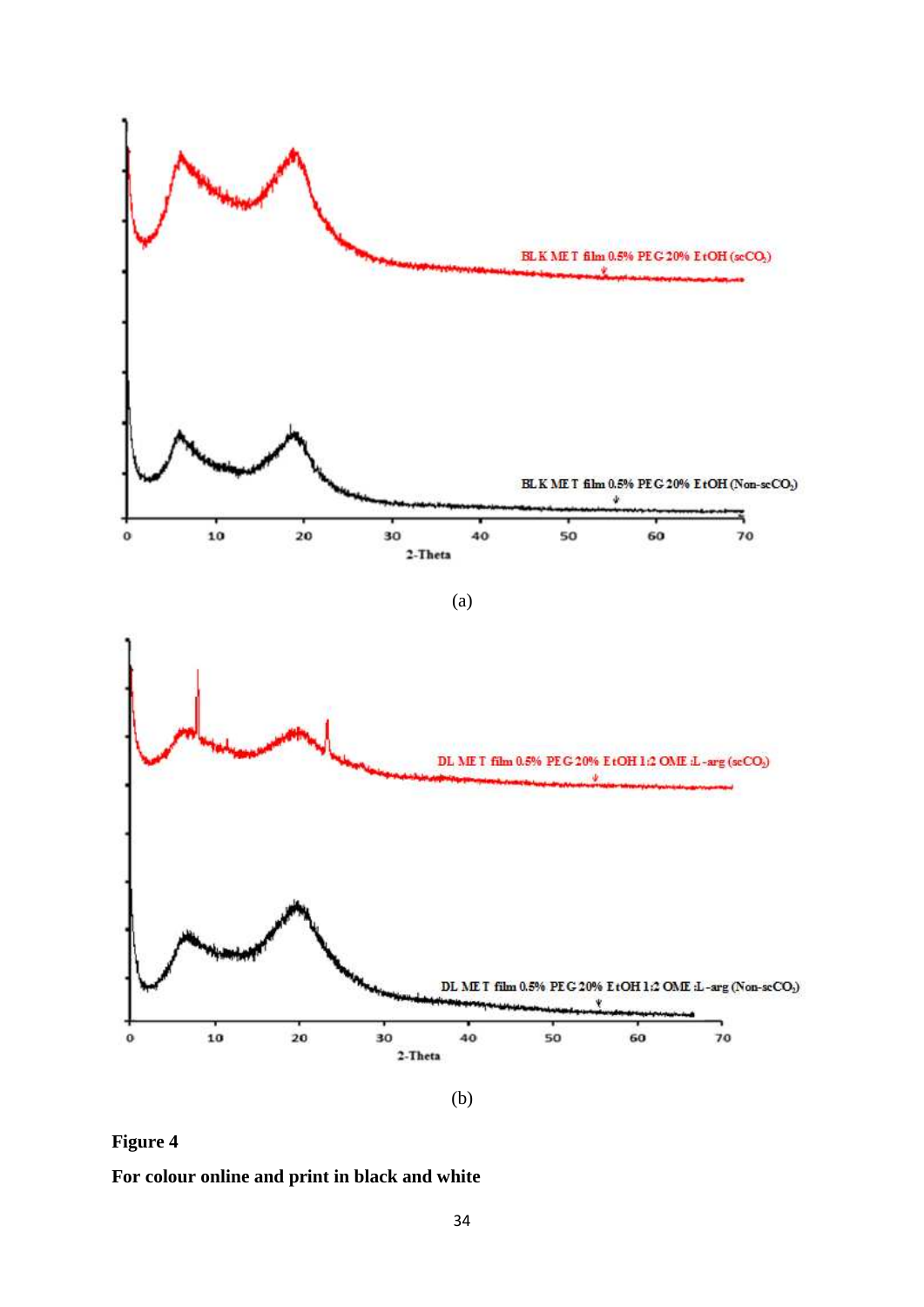

(b)

Figure 5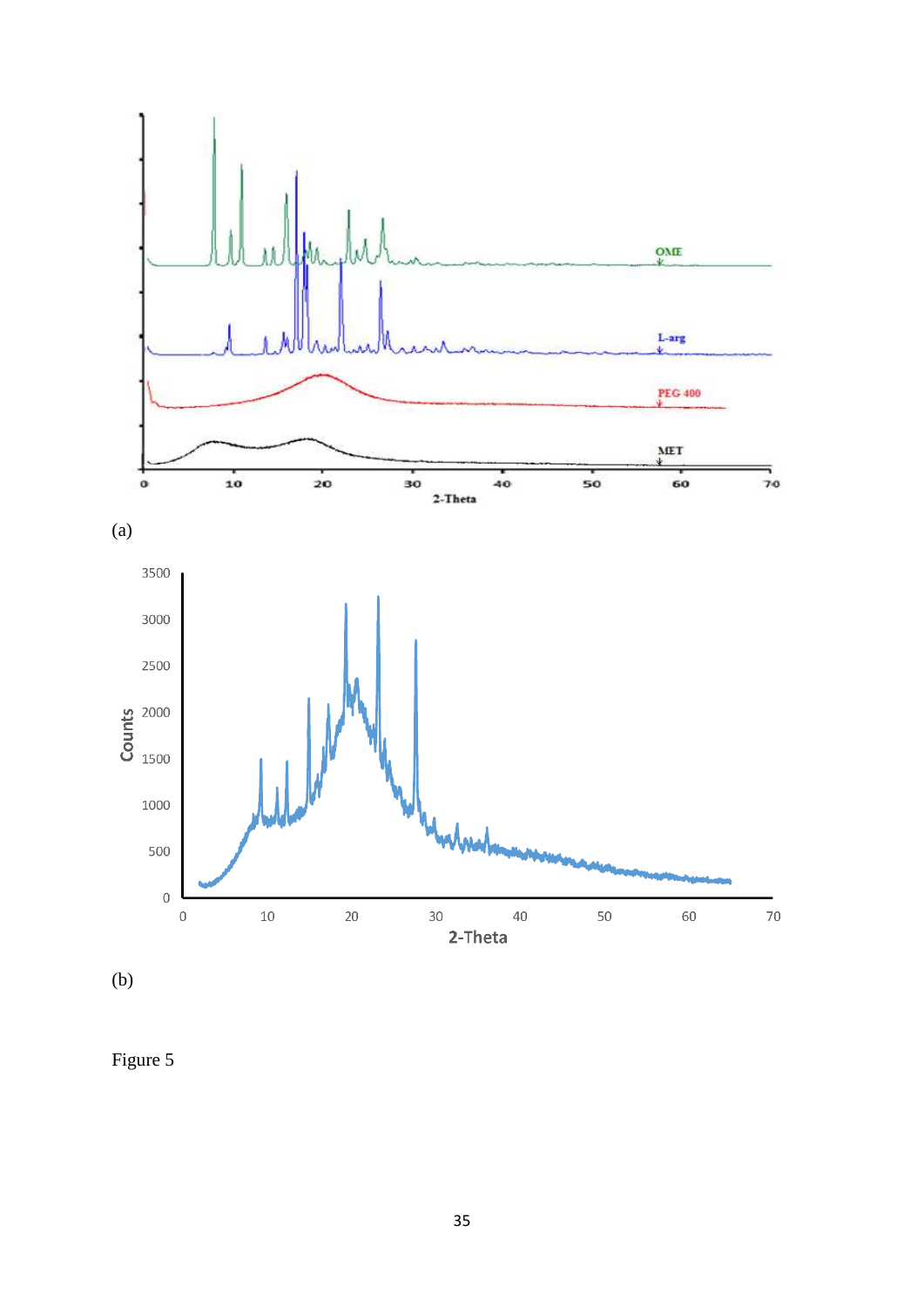

(b)

**Figure 6** 

#### **For colour online and print in black and white**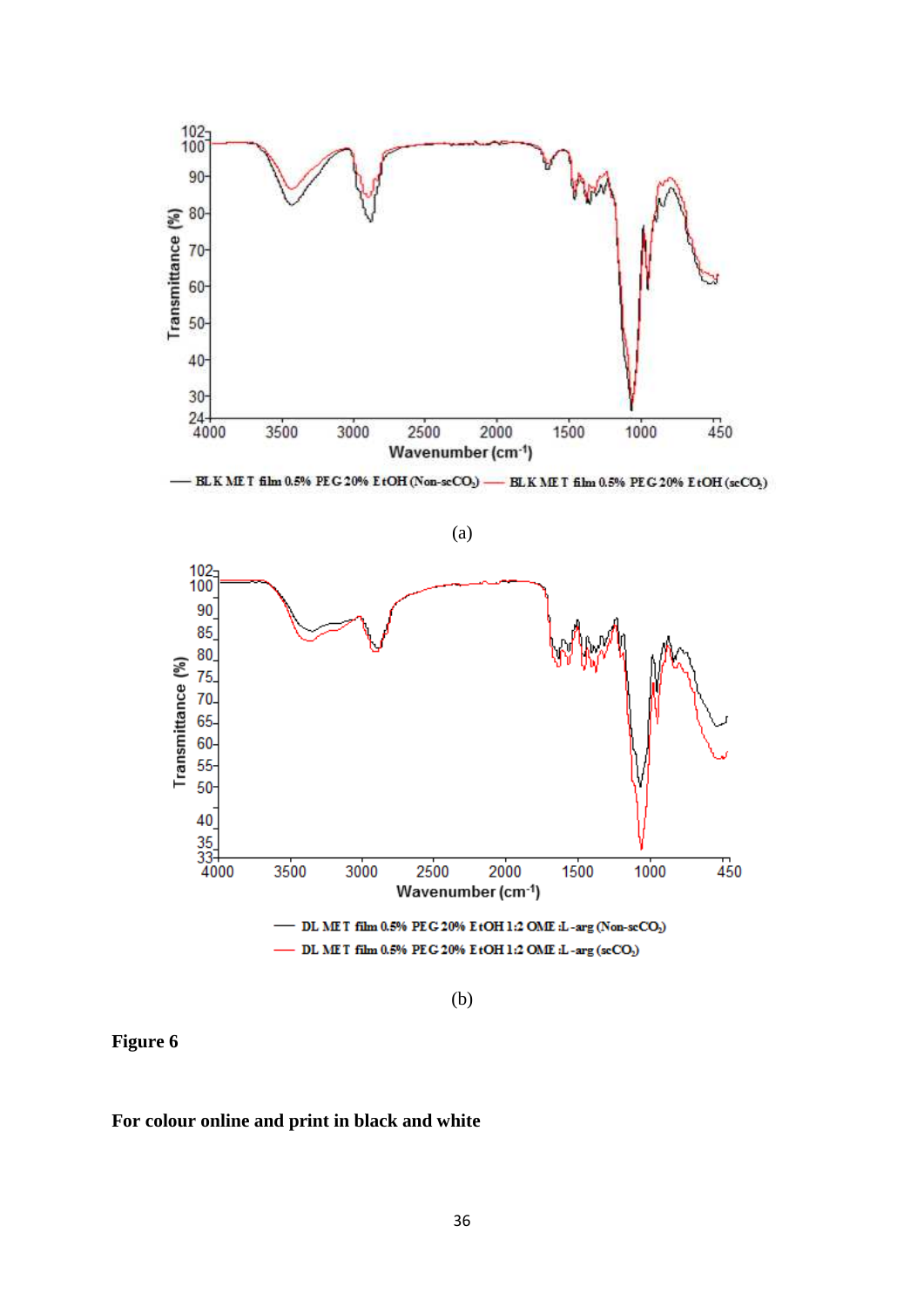#### **BLK MET (Non-scCO2)**  $\blacksquare$  BLK MET (scCO2)



(a)

**DL MET (Non-scCO2)**  $\blacksquare$  DL MET (scCO2)



(b)

**Figure 7**